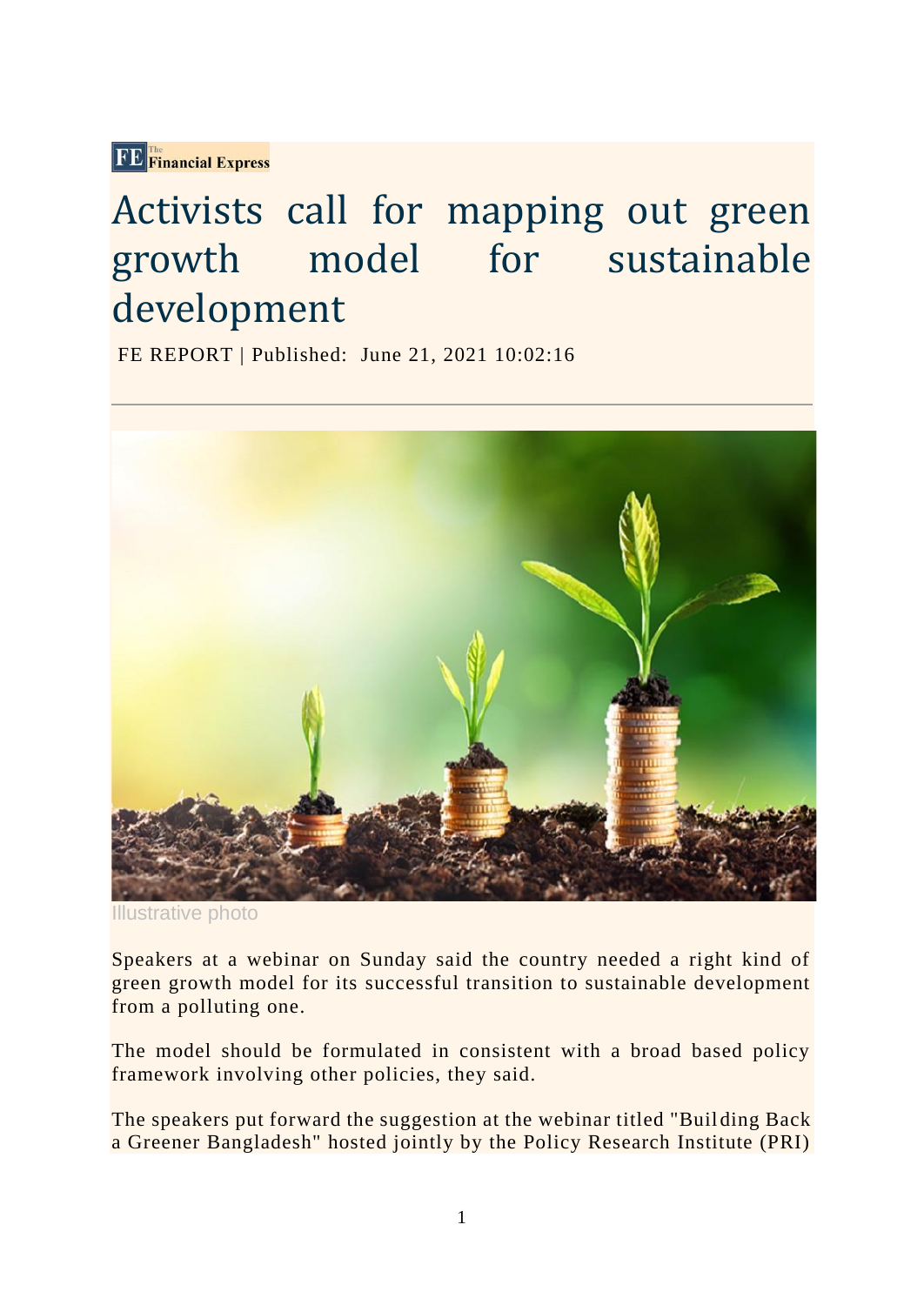of Bangladesh and the World Bank Group, and moderated by PRI Executive Director Dr Ahsan H. Mansur.

They stressed on the importance of giving more attention to the implementation part as many strategies and policies to promote environmentfriendly activities remained unused.

They also suggested introducing policy incentives to all the sectors with ensuring availability of long term financial facility to encourage the priva te sector moving towards green.

Speaking at the event, energy specialist Professor Dr Mohammad Tamim said the path or the model of development that the country has chosen is a polluting one if the current development activities are taken into consideration.

"We really have to take greener approach, but we do not have the right model. It needs to be developed locally," he added.

Mr Tamim, also former adviser to a caretaker government, said the country had voluntarily declared reduction of carbon emission by 5.0 per cent in line with the Paris Agreement on climate change adopted in 2015.

"We also pledged to reduce another 10 per cent subject to availability of foreign financial and technological support," he said, adding that it is now an obligation for the developed countries to help us taking the green path.

Citing Mujib Climate Prosperity Plan, Professor Emeritus of Brac University Dr Ainun Nishat said it was now being talked about oxygen, hydrogen -based energy generation.

"But where is the technology? There are also talks about the wind power. Where is that wind? (If we) talk about solar energy, where is that space?" he raised the questions.

He said that there were so many strategy documents, but no attention was given to the implementation part.

"There are many knowledgeable persons, but how the recommendations would be translated into actions by the government that is a question," he said.

Managing Director of Apex Footwear Limited Syed Nasim Manzur said the micro and macro policies needed to come together, which is very critical.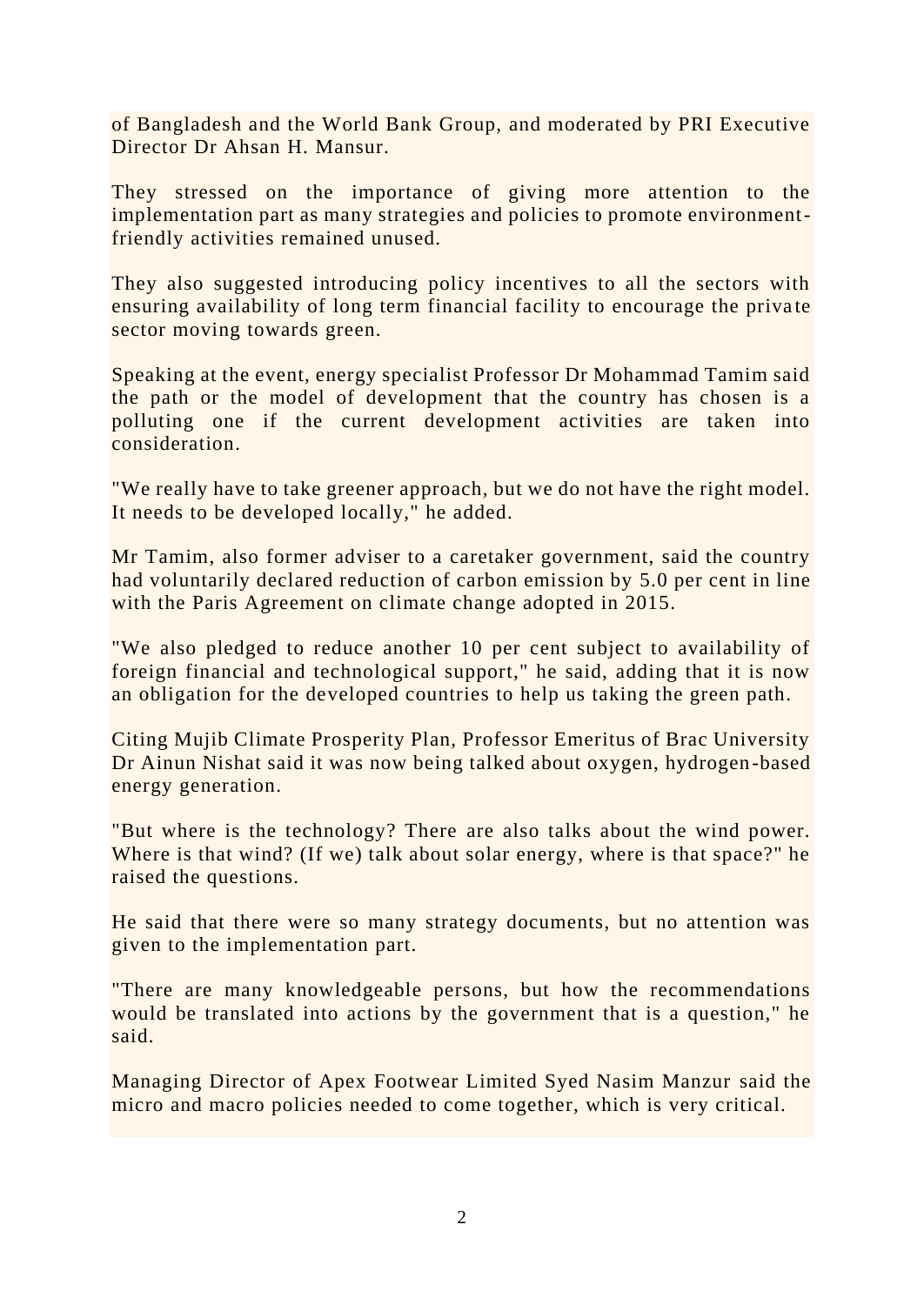He also said that there is a 10 per cent special income tax rate applicable for only green certified buildings in readymade garment industry, which is fantastic.

"But why it is only for the RMG? The revenue board should extend the facility to all sectors," he said.

He said that the lab testing equipment are highly taxed. "Even the catalyst and chemical reagents are taxed at much higher rates than the industrial raw materials. So, we are sending the wrong messages to the companies that want to go green."

Terming long-term financing mechanism essential for the private companies to go for greener production practices, he said the leather industry is one of the highly polluted one, but South Korea dealt it well and developed its industrial backbone around RMG and leather in Busan where the world's most sustainable tanneries are located.

"How did Korea do that? The technology Korea is using costs money. The private firms cannot borrow it by paying 6.0 per cent interest in five-year repayment period," he said.

Mr Manzur called upon the central bank to step in with the development partners to create a fund for lending to the private sector at 1 -2 per cent interest rate for 25-year term.

"Otherwise, it will be very hard for the companies to afford it," he added.

PRI vice chairman Dr Sadiq Ahmed said the strategies and policies to fight environmental challenges should not be considered in isolation.

"We need a broad based policy framework involving fiscal policy, trade policy, industrial policy, infrastructure policy, pricing policy, water management policy and so on. There must have right kind of incentive to encourage the entrepreneurs to make the investment in green way."

Former BB Governor Dr Atiur Rahman, PRI Chairman Dr Zaidi Sattar, senior environmental specialist at the World Bank Group Eun Joo Yi, Dr Atiq Rahman, former BUET professor Dr Sarwar Jahan, H&M Country Manager Ziaur Rahman, among others, spoke on the occasion.

[jubairfe1980@gmail.com](mailto:jubairfe1980@gmail.com)

[https://www.thefinancialexpress.com.bd/economy/activists-call-for-mapping-out-green](https://www.thefinancialexpress.com.bd/economy/activists-call-for-mapping-out-green-growth-model-for-sustainable-development-1624248135)[growth-model-for-sustainable-development-1624248135](https://www.thefinancialexpress.com.bd/economy/activists-call-for-mapping-out-green-growth-model-for-sustainable-development-1624248135)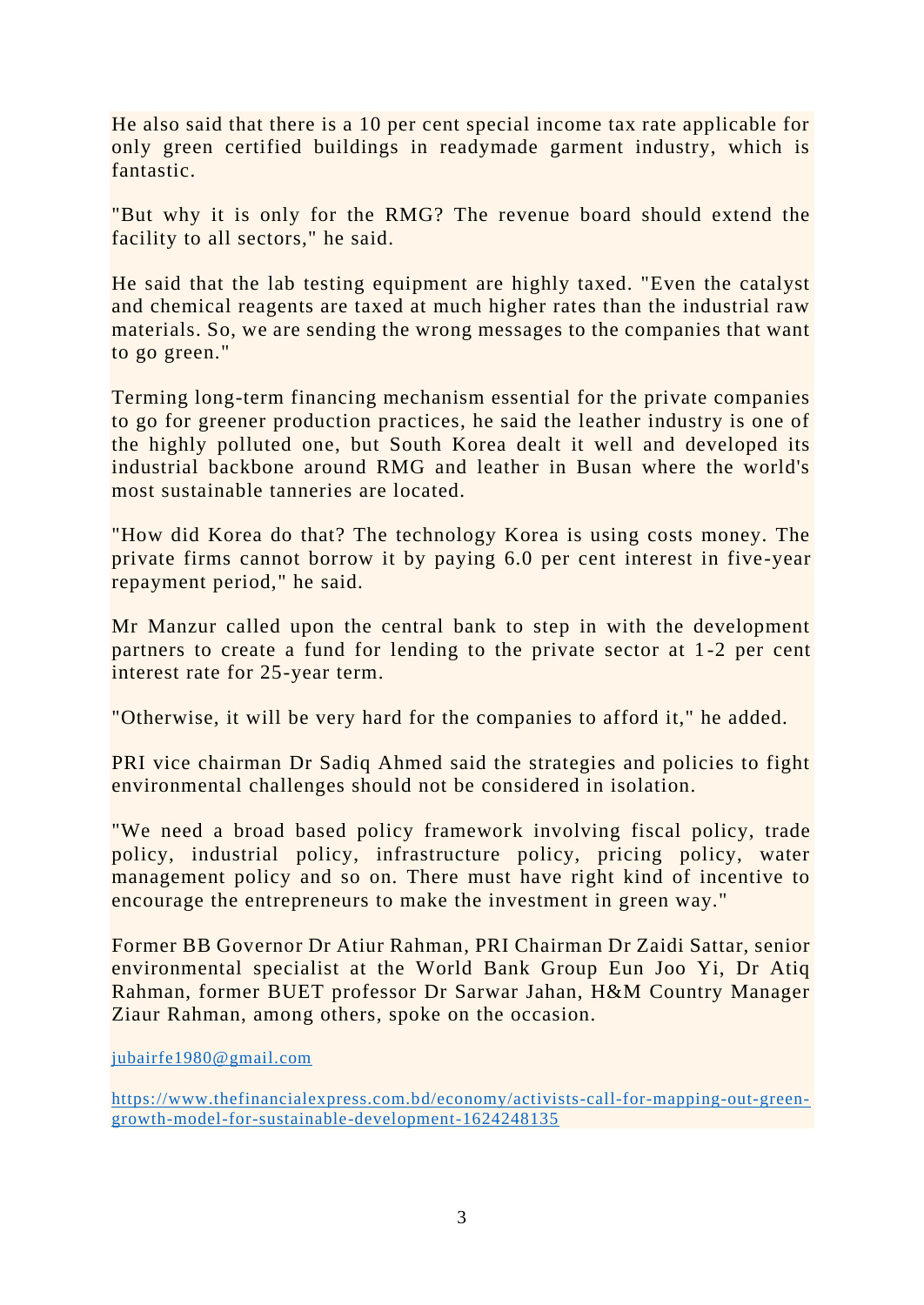### **The Ballu Star**

12:00 AM, June 21, 2021 / LAST MODIFIED: 01:04 AM, June 21, 2021

# **Implement policies efficiently for green growth**

#### *Experts say at PRI, World Bank webinar*

#### **Star Business Report**

Bangladesh needs to formulate a plan and take appropriate and effective steps to implement it to ensure eco-friendly development, analysts said yesterday.

According to the Sustainable Development Goals, the country can't develop itself economically alone. Bangladesh must advance socially and environmentally based on green technology, they said.

They made the comments at a virtual discussion on "Building back a greener Bangladesh". The Policy Research Institute of Bangladesh (PRI) organised the programme in collaboration with the World Bank Group.

Several master plans, policies and strategies, including the Eighth Five-Year Plan, Delta Plan and Mujib Climate Change Prosperity Plan, have been formulated for the country's development environmentally, said Ainun Nishat, professor emeritus of Brac University.

"But, plans are usually implemented traditionally. That is why we have to pay close attention to the implementation of the projects. The projects have to be implemented transparently."

"Moreover, we have to be careful enough in choosing technology," said Nishat.

Bangladesh's economy should be developed socially and environmentally, and all the social and environmental parameters must be included in the future development plans, speakers said.

The models of the developed countries should not be copied, and Bangladesh needs to draw up its own approach for green development, they said.

Atiur Rahman, a former governor of the Bangladesh Bank, said there should be a body, and the process should start from the finance ministry.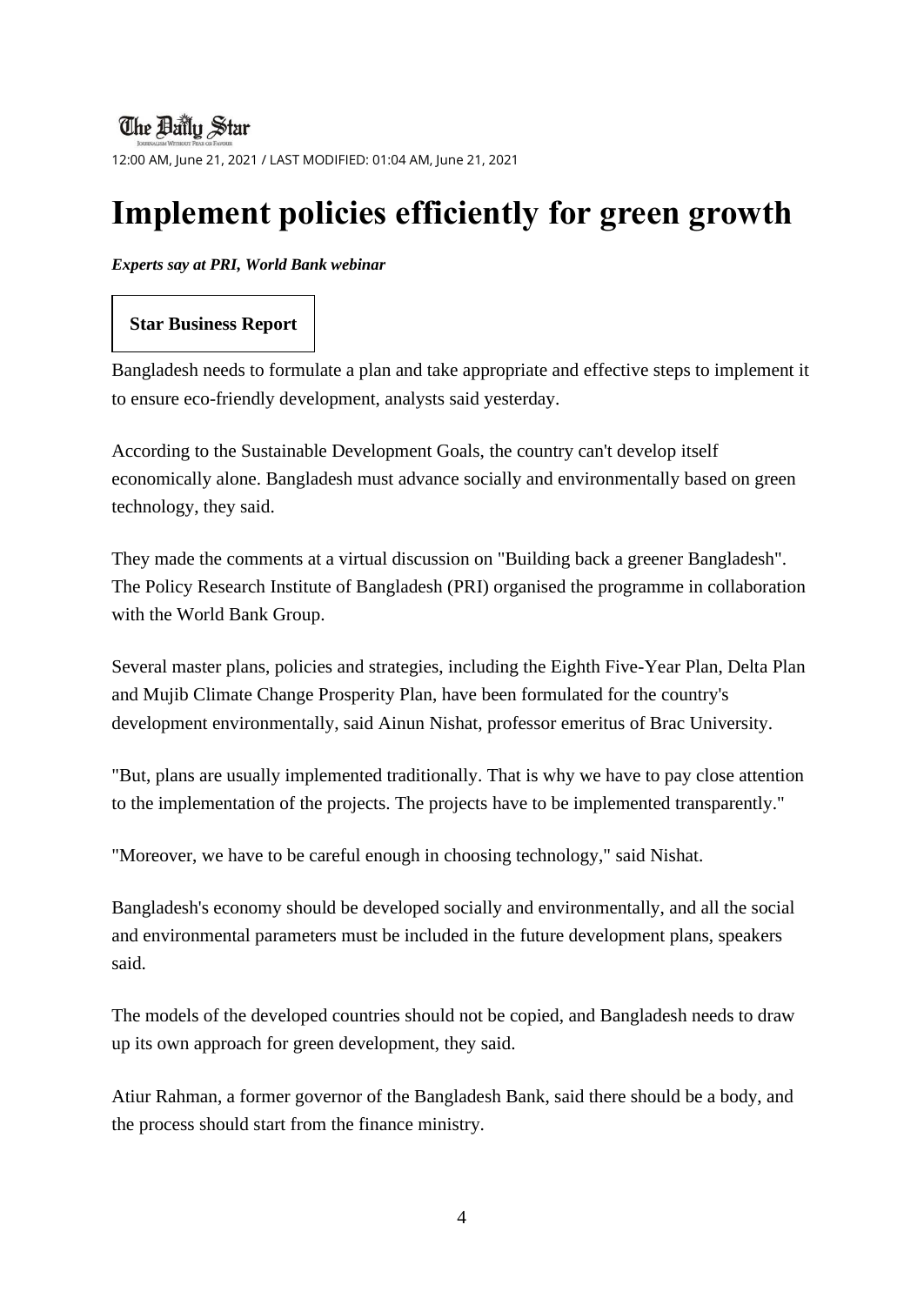"There should be a green window at the finance ministry, which will take the green finance forward coordinating with all ministries."

He said entrepreneurs were interested and funding was there, but the process of securing funds was not very easy.

"So, the rules should be made easier, and more sectors should get access to the funds," Rahman said, adding that incentives should be given to produce green energy.

PRI Executive Director Ahsan H Mansur moderated the programme, while Eun Joo Yi, senior environment specialist at the WBG, presented a keynote paper.

Mansur said enforcement was critical, and the lack of transparency, particularly with the Department of the Environment, was a serious problem.

"We have to address this issue. As of now, there is no transparency in their inspection reports. We do not know how many factories have been inspected and what the results are."

Community involvement is also important as they should know how much harm has been done, he added.

Highlighting the successful models of Korea and Colombia's green growth, Joo Yi presented a proposed model on "Green Growth Roadmap and Action Plan for Bangladesh".

She also presented a three-year analytical programme in a detailed overview of the Build Back Greener to Green Growth (BBG).

Joo Yi emphasised developing a BBG platform to facilitate dialogue across sectors to refine BBG diagnostics with the government and the World Bank Group's internal teams.

Climate change and pandemic risks are critical factors to address for a greener recovery and green growth in the future, she observed.

Zaidi Sattar, chairman of the PRI; Prof Mohammad Tamim, an energy expert; Sarwar Jahan, a former professor of Bangladesh University of Engineering and Technology; Syed Nasim Manzur, managing director of Apex Footwear; and Ziaur Rahman, country manager of H&M Bangladesh, also spoke.

[https://www.thedailystar.net/business/economy/news/implement-policies-efficiently-green](https://www.thedailystar.net/business/economy/news/implement-policies-efficiently-green-growth-2114961)[growth-2114961](https://www.thedailystar.net/business/economy/news/implement-policies-efficiently-green-growth-2114961)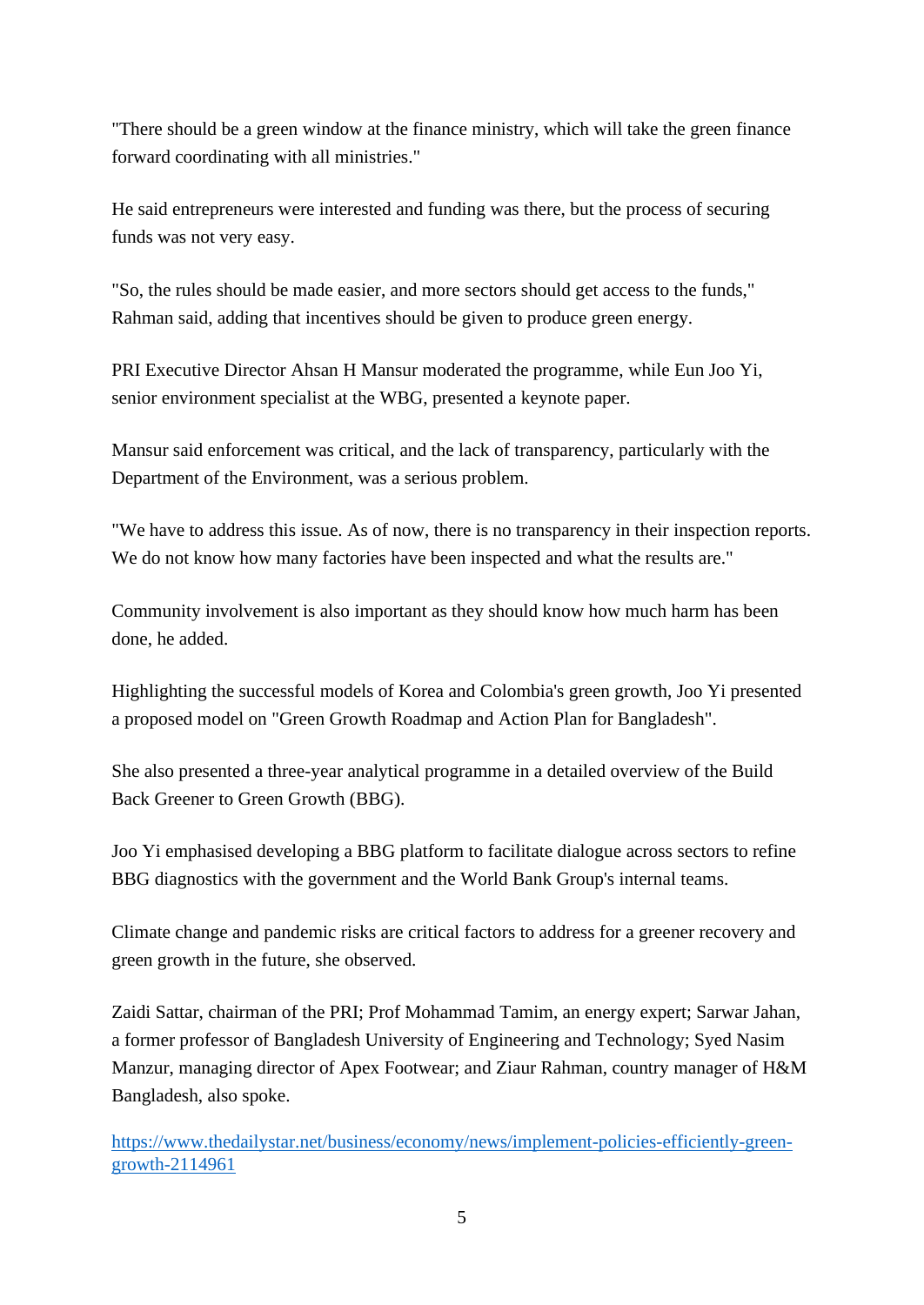# **DhakaTribune**

# **Incentivize green industries through legal framework, say experts**

[Tribune Report](https://www.dhakatribune.com/author/tribune-report)





Photo: BIGSTOCK

Although several policies have been identified by independent experts, no legal framework exists that enforces the implementation of an ecosystem which empowers a greener trajectory, they say

For a greener and sustainable economy, Bangladesh needs to implement a legal policy framework that not only incentivizes greener industries, but also discourages environmental degradation and holds stakeholders accountable, say experts.

They made the remarks during a virtual panel discussion titled "Build Back a Greener Bangladesh," hosted by the Policy Research Institute (PRI) on Sunday.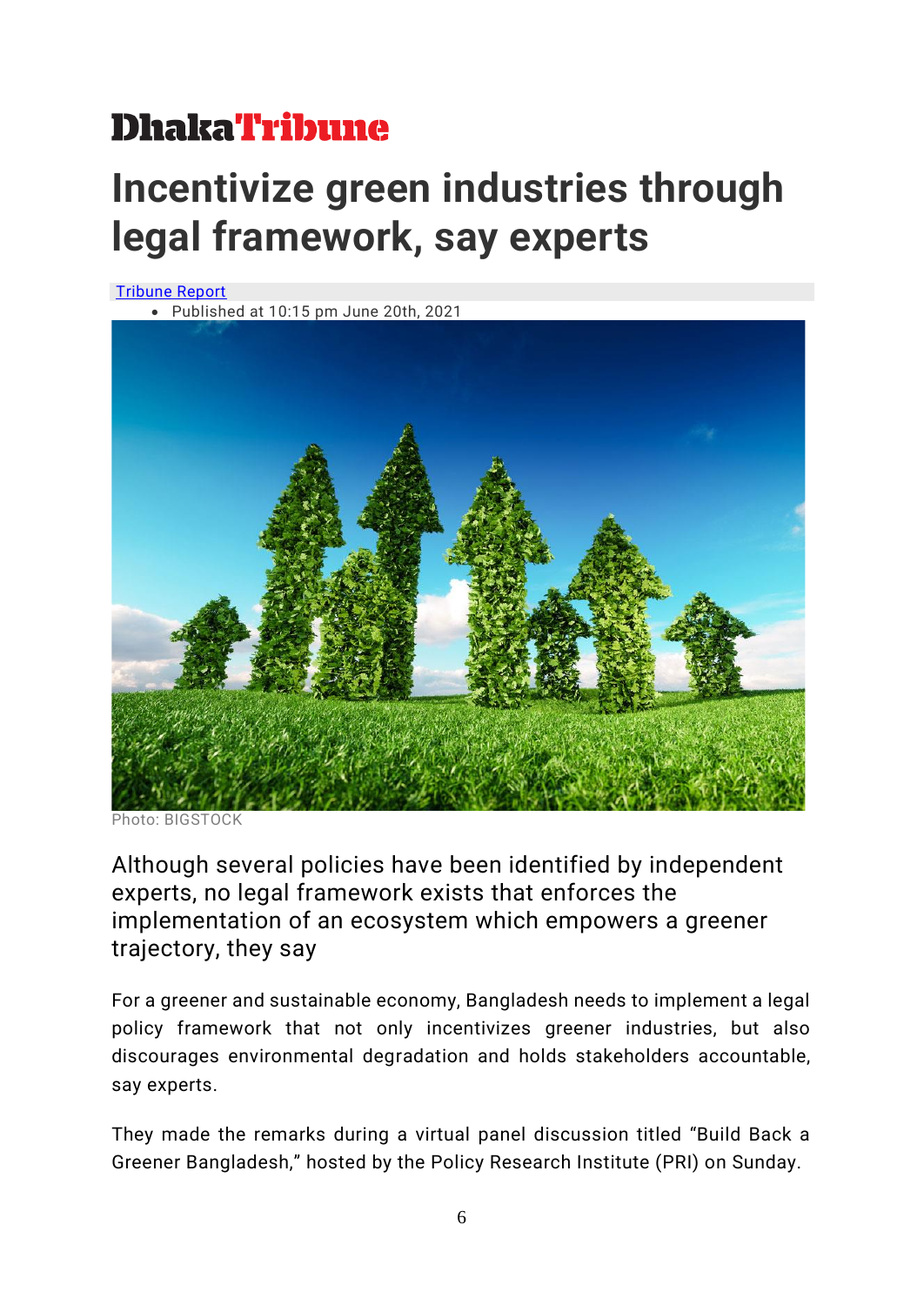Although several policies have been identified by independent experts, no legal framework exists that enforces the implementation of an ecosystem which empowers a greener trajectory, they said.

The discussants added that Bangladesh also needs to identify effective and transparent measuring tools that track progress realistically.

According to Eun Joo Yi, senior environmental specialist at the World bank Group, Bangladesh ranked 162nd out of 180 most polluted countries as per the 2020 Environmental Performance Index (EPI). "This came with an economic loss of approximately \$6.5 billion, or 3.4% of the GDP, in Dhaka alone," Yi added.

Additionally, \$1.44 billion, which is 0.7% of the national GDP, was lost because of air and water pollution that nearly caused 20% of all deaths in Bangladesh.

It is also a threat to global competitiveness as the Global Competitiveness Report 2019 identified environmental pollution as a major emerging risk factor for the country, induced by challenges from stricter compliance requirements.

Bangladesh has had significant economic growth, but at the cost of environmental degradation, resulting in negative health effects on the economy and natural capital, the discussants noted.

Hence, they suggested that the nation needs to focus on development that takes social and inclusive green-growth into account.

"At its very inception Bangladesh used to be a greener economy than what it currently is, with 60% of its GDP generated from agriculture in 1972," said Dr Zaidi Sattar, chairman of PRI.

"But rapid economic growth and industrial shift induced by globalization have had massive environmental impacts," he added.

Industrialization has been a major factor for environmental degradation, but it is critically bound into the socio-economic aspects of any nation entailing- job creation, financial security and others, the speakers said.

Hence, the industrialization process should be made greener and sustainable, as elimination would induce massive disruptions.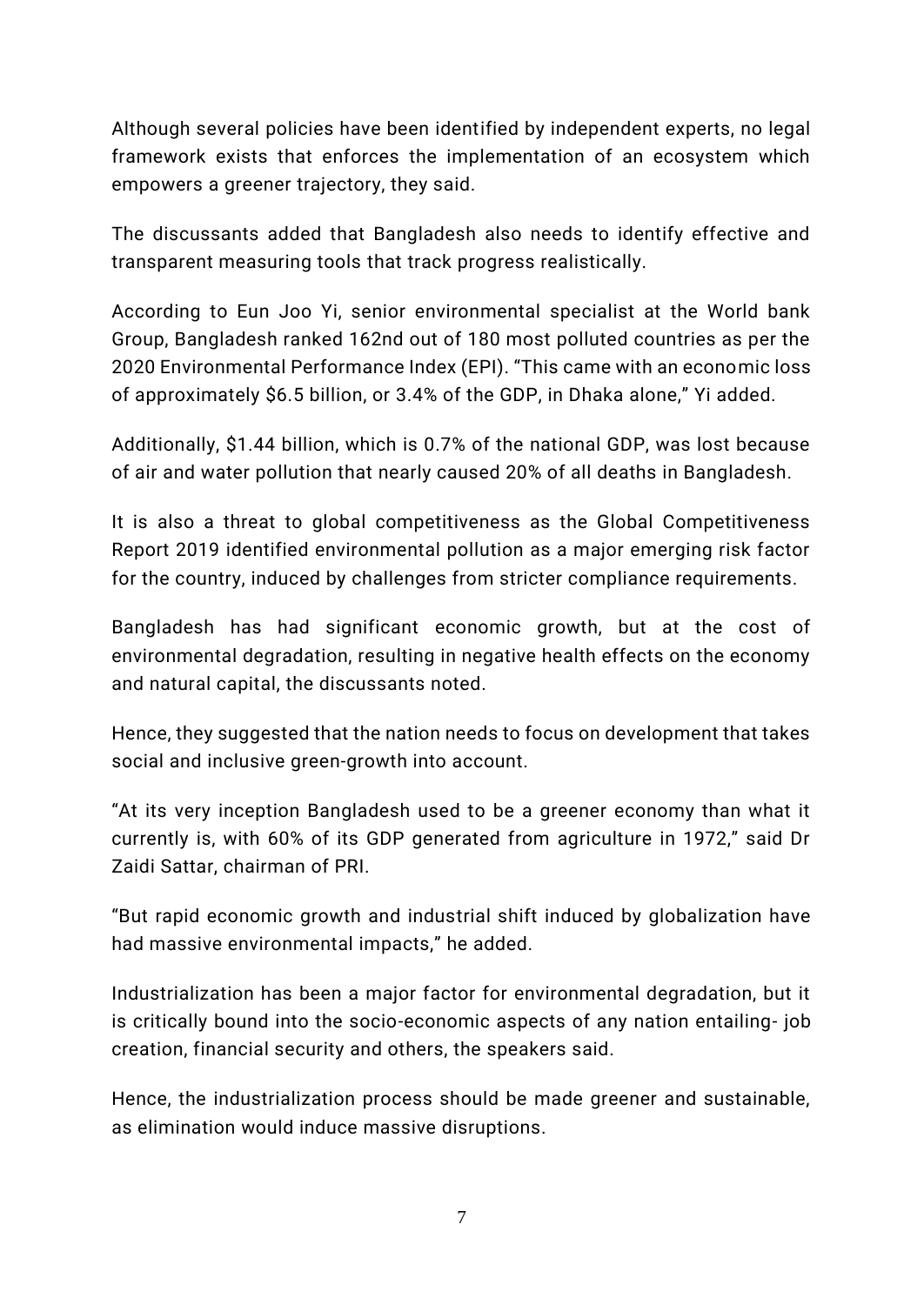Professor Dr Ainun Nishat, Ainun Nishat is a water resource and climate change specialist, pointed out that to implement expert recommendations of a greener economy, there needs to be an implementable action plan bound by legal framework.

Syed Nasim Manzur, the managing director of Apex Footwear thinks both micro and macro policies need to come together for creating a green economy.

"There is a 10% special income tax rate applicable only for green buildings in RMG which has borne good results. The facility should be extended to all other sectors," he stated.

Atiur Rahman, former governor of Bangladesh Bank, emphasized incentivizing the dependence of greener and clean energy by overpricing fuel or energy sources that causes environmental degradation and pollution.

[https://www.dhakatribune.com/business/2021/06/20/incentivize-green-industries-through](https://www.dhakatribune.com/business/2021/06/20/incentivize-green-industries-through-legal-framework-say-experts)[legal-framework-say-experts](https://www.dhakatribune.com/business/2021/06/20/incentivize-green-industries-through-legal-framework-say-experts)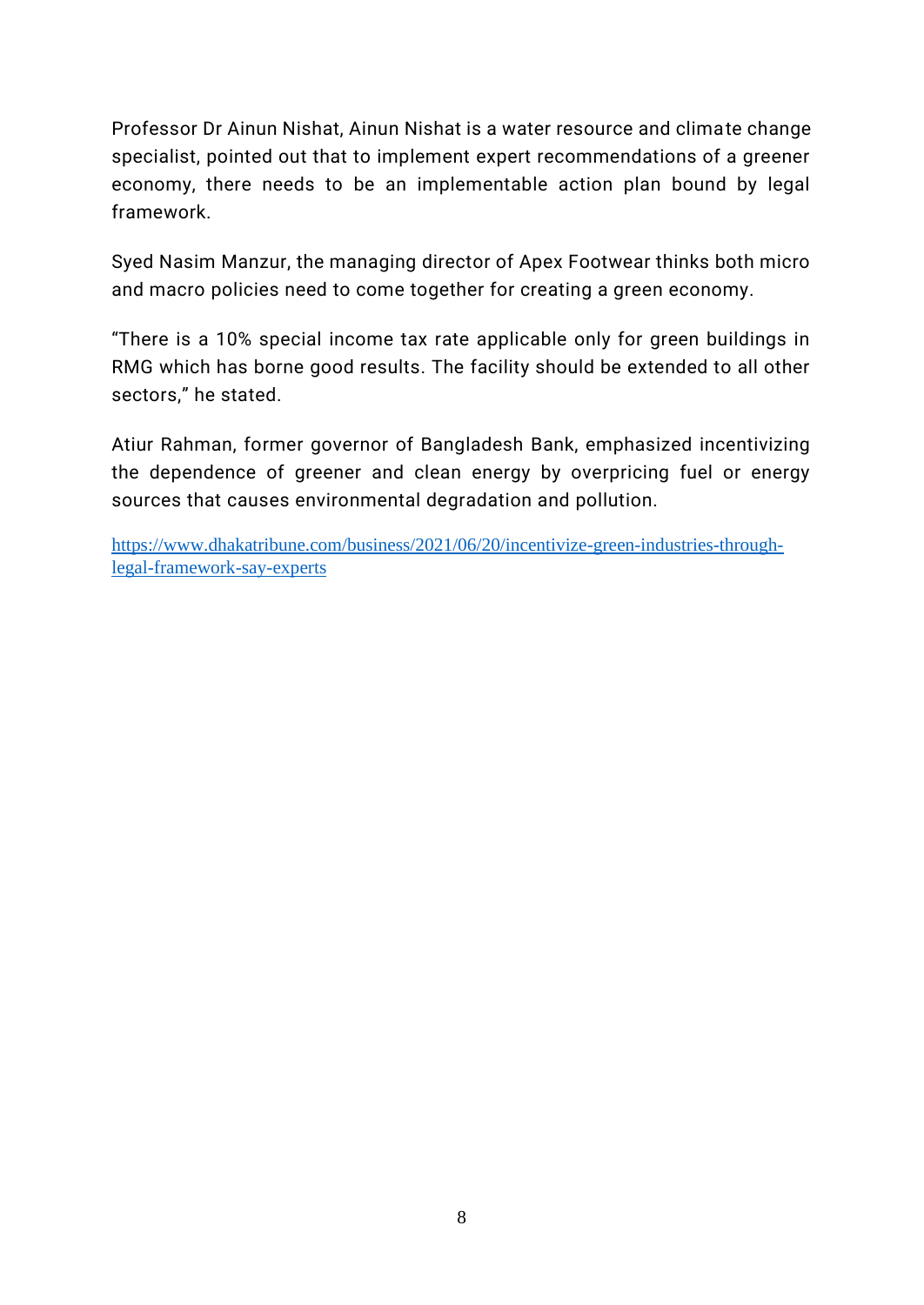#### **TBS Report**

20 June, 2021, 09:10 pm Last modified: 20 June, 2021, 09:21 pm

## **Current growth ruining public health, nature: Experts**



Representational Image: Collected

#### **The current economic growth is causing environmental degradation, resulting in negative health impacts and loss of natural resources, experts said.**

Though the country has various policies and rules aimed at protecting the environment, a lack of implementation is a major problem, they said at a webinar on "Building back a greener Bangladesh" organised by the Policy Research Institute of Bangladesh (PRI) in collaboration with the World Bank Group (WBG) on Sunday.

The speakers also pointed out the absence of coordination, monitoring, transparency and accountability in making the rules and policies serve the purpose. They insisted on formulating an environment-friendly green development model for Bangladesh.

Evidence shows that the quality of the environment has deteriorated after the pandemic broke out in the country.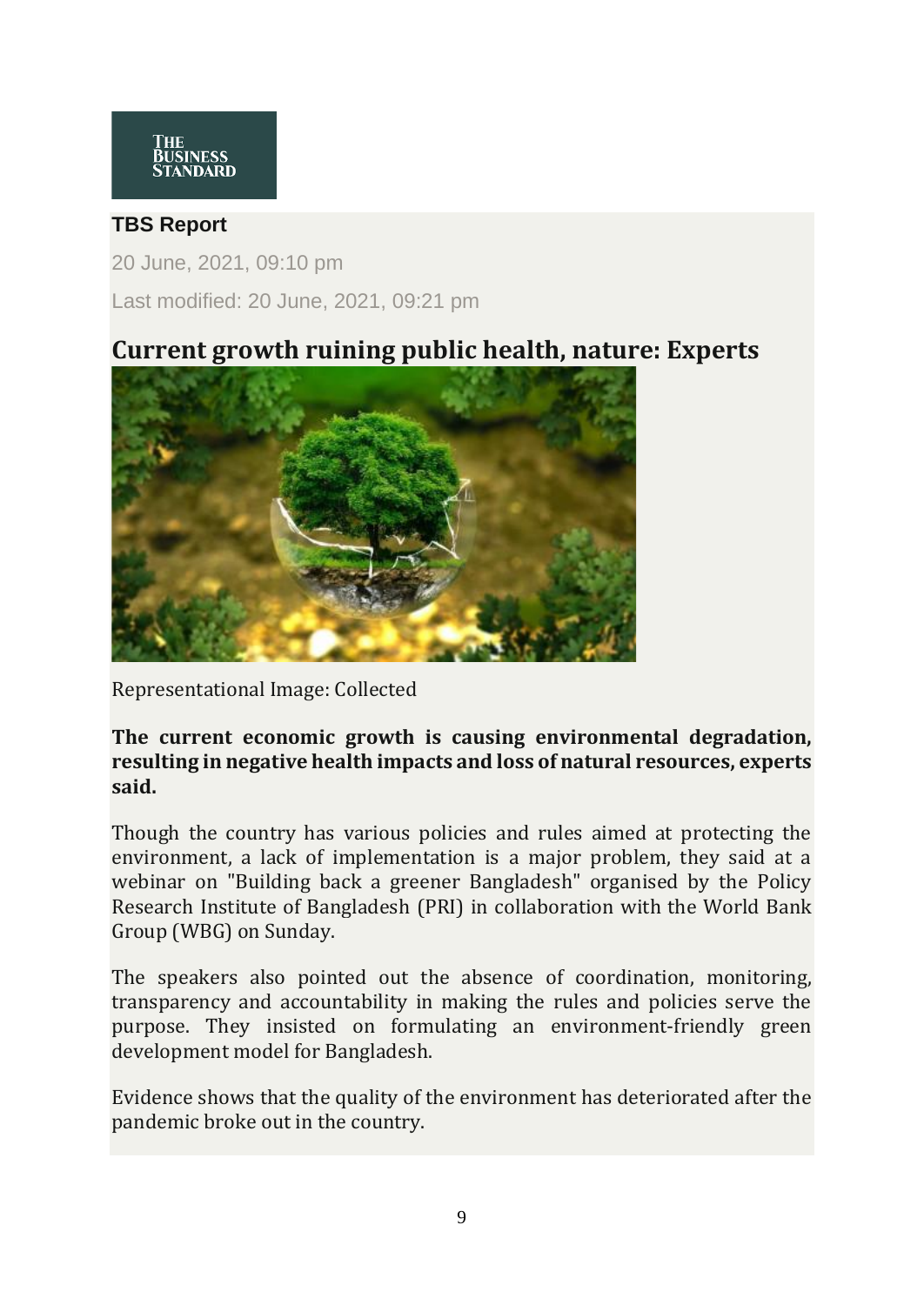Covid amplified environmental externalities, said Eun Joo Yi, senior environmental specialist at the WBG, adding that the government had introduced a stimulus programme to provide relief and recovery support to industries and households, but it had not considered ensuring green recovery.

The Global Competitiveness Report 2019 identified environmental pollution as a major emerging threat to industrial competitiveness in Bangladesh.

Eun Joo Yi said the inability to enforce environmental safeguards and abate pollution created challenges to meet stricter compliance requirements for domestic and international markets.

She cited South Korea's green stimulus that included mitigation of climate change and energy independence, creating new engines for economic growth and improvement in the quality of life.

Dr Mohammad Tamim, former advisor to the caretaker government of Bangladesh, said the country's success model stood on polluting developmental works.

"It is actually not an easy task for a country like Bangladesh to go green like South Korea as it is the 10th largest economy in the world. We cannot have the models being followed by the developed countries to green up their energy right now."

Bangladesh is committed to green development and its green model has to be developed locally, Tamim said.

Ainun Nishat, professor emeritus of BRAC University, said, "We are not following any greener path. According to our constitution, the country has to be managed in an environmentally sound manner. We have many excellent documents such as strategies, plan, programmes and laws. But is there any implementation or monitoring?"

Dr. Atiur Rahman, former governor of Bangladesh Bank, suggested setting up a "green window" at the finance ministry to initiate green development.

Syed Nasim Manzur, managing director, Apex Footwear Limited, said, "We have a 10% special income tax rate applicable to only green buildings in the RMG sector, which has borne good results as we have seen. NBR [National Board of Revenue] should extend this facility to all sectors."

Dr. Ahsan H. Mansur, executive director at the Policy Research Institute of Bangladesh (PRI), said Bangladesh's economy advanced and would continue to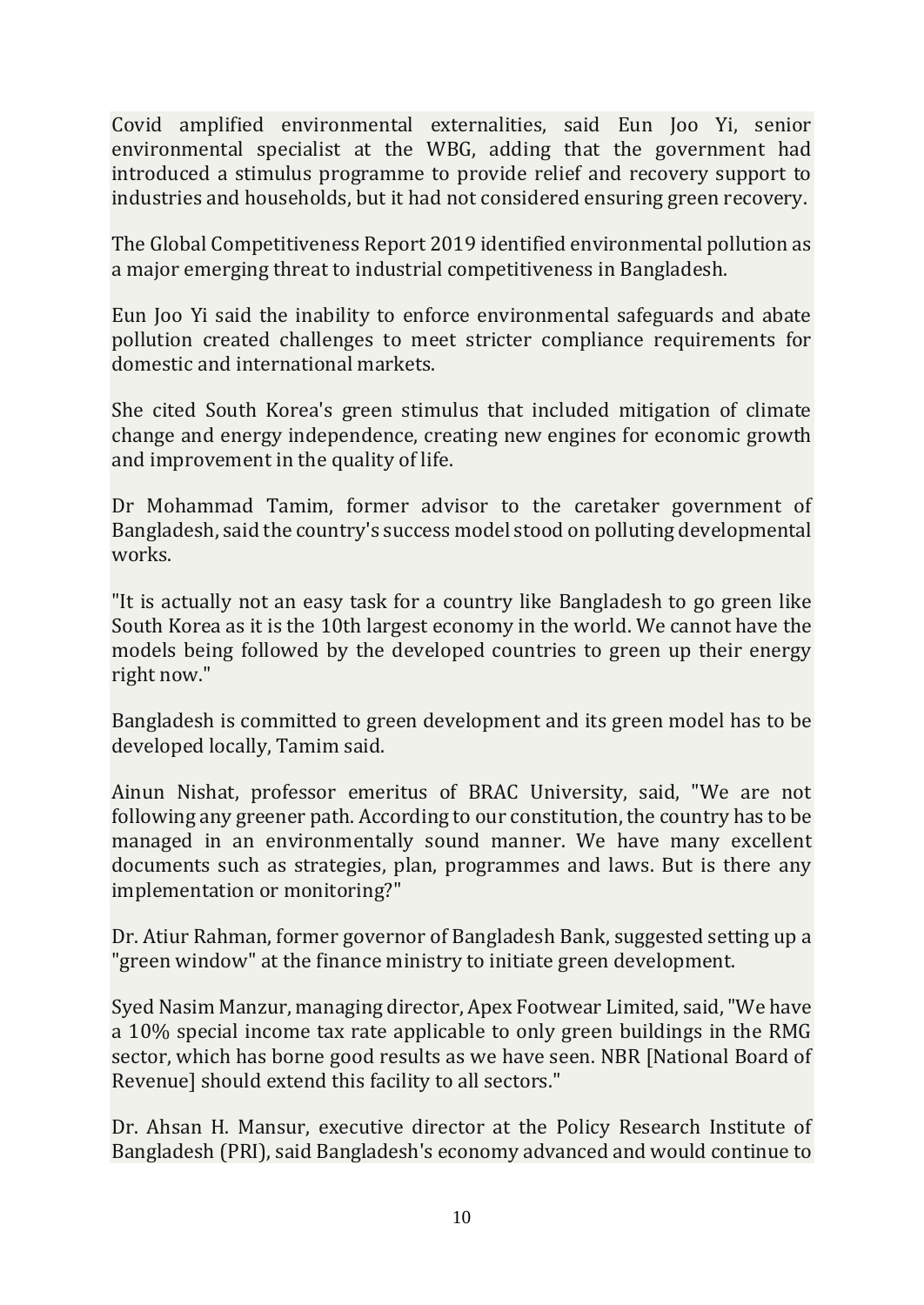grow in future but the path of development must be green, environment friendly so that "we can leave a prosperous country to the next generations".

About 24% of the deaths occur due to health problems caused by pollution. "We have to work in coordination with the global communities to avoid such manmade threats. Alongside adaptation to climate change, we have to focus on mitigation by bringing down carbon emission," Ahsan said.

He said that the environment ministry is a weak ministry lacking capacity.

The Department of Environment is responsible for enforcing laws relating to the environment but there is no transparency in preparing the reports of inspection, Ahsan added.

Mizan R Khan, deputy director of the International Centre for Climate Change and Development, said growth without ensuring quality of life was not significant.

<https://www.tbsnews.net/bangladesh/current-growth-ruining-public-health-nature-experts-263779>





 $\overline{\mathfrak{B}}$ ন্ট সংস্করণ০০:০০, ২১ জুন, ২০২১ |

পিআরআইয়ের আলোচনায় বক্তারা

#### ইত্তেফাক রিপোর্ট

বাংলাদেশের উন্নয়নকে পরিবেশবান্ধব করে গডে তুলতে হবে। তবে এজন্য প্রযুক্তির ব্যবহারে সতর্ক হতে হবে। উন্নত বিশ্বের প্রযুক্তি বাংলাদেশে ব্যবহার বাডানোর প্রয়োজন রয়েছে, এর পাশাপাশি নিজস্ব মডেল দাঁড করাতে হবে। গতকাল রবিবার 'বিল্ডিং ব্যাক এ গ্রিন বাংলাদেশ' শিরোনামে আয়োজিত ভার্চুমাল আলোচনায় বক্তারা এ কথা বলেন। বিশ্বব্যাংক গ্রুপের সহায়তায় ভার্চুয়াল মাধ্যমে এই আলোচনার আয়োজন করে গবেষণা প্রতিষ্ঠান পলিসি রিসার্চ ইনস্টিটিউট অব বাংলাদেশ (পিআরআই)। প্রতিষ্ঠানের নির্বাহী পরিচালক ড. আহসান এইচ মনসুরের সঞ্চালনায় এতে বক্তব্য দেন পিআরআই চেয়ারম্যান ড. জায়েদি সাত্তার, তত্বাবধায়ক সরকারের সাবেক উপদেষ্টা অধ্যাপক ড. ম. তামিম, বাংলাদেশ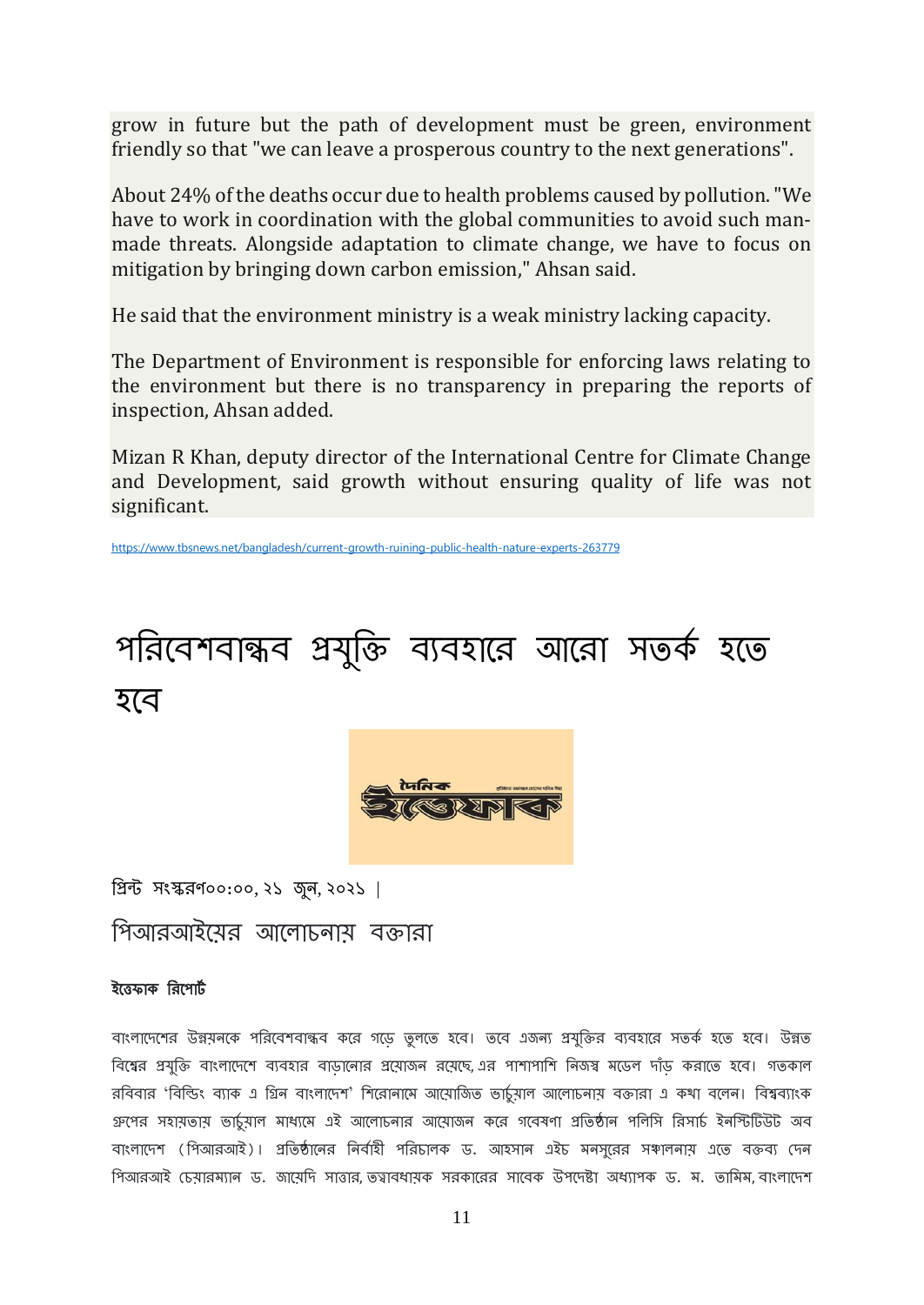ব্যাংকের সাবেক গভর্নর ড. আতিউর রহমান, ব্র্যাক বিশ্ববিদ্যালয়ের অধ্যাপক এমিরেটাস, অধ্যাপক ড. আইনন নিশাত, পরিবেশবিদ ড. আতিক রহমান, পিআরআইয়ের ভাইস-চেয়ারম্যান ড. সাদিক আহমেদ, এপেক্স ফুটওয়ার লিমিটেডের ব্যবস্থাপনা পরিচালক সৈয়দ নাসিম মঞ্জুর প্রমুখ। এতে মূল উপস্থাপনা পেশ করেন বিশ্বব্যাংক গ্রুপের জ্যেষ্ঠ পরিবেশবিদ ইউন দজা ই।

আহসান এইচ মনসুর বলেন, বাংলাদেশ উন্নয়ন করছে, আরো করবে। এই উন্নয়ন যাতে 'গ্রিন গ্রোখ' হয়, ভবিষ্যত প্রজন্মের জন্য পরিবেশবান্ধব হয়, সেই প্রচেষ্টাও থাকতে হবে। বাংলাদেশ বিশ্বের তুলনায় থুব কম কার্বন তৈরি করছে এটা মেমন সত্যি তেমনি ভবিষ্যতে কার্বন নিঃসারণ কমাতে উন্নত বিশ্বের অভিজ্ঞতাও কাজে লাগাতে হবে।

ড. আতিউর রহমান বলেন, সব্রজ প্রবৃদ্ধির জন্য সব্রজ বিনিয়োগ প্রয়োজন। ইতিমধ্যে দেশে আন্তর্জাতিক মানের পরিবেশবান্ধব কারখানা গডে উঠছে। তবে সব্রজ প্রকল্পে বিনিয়োগ অনেকটা স্বল্পমেয়াদি। এজন্য স্বল্পসুদের দীর্ঘমেয়াদি তহবিল গডে তলতে হবে। তাছাডা সবজ থাতে বিনিয়োগ নীতিমালা আরো সহজ করতে হবে। অধ্যাপক ম তামিম বলেন, আমাদের গ্রিন গ্রোখের দিকে যেতে হবে: কিন্তু এই কার্যক্রমে প্রযুক্তি ব্যবহারের মডেল আমাদের সামনে নেই। দেরিয়ার মতো অনেক দেশ এক্ষেত্রে ভালো করছে, কিন্তু সেসব দেশের প্রযুক্তি আমাদের এথানকার উপযোগী কি না— দেটাও দেখতে হবে। সব্বজ উন্নয়নের জন্য নিজস্ব মডেল দাঁড করাতে হবে। ড. আইনুন নিশাত বলেন, উন্নয়নের জন্য আমাদের অনেক ভালো ভালো পরিকল্পনা রয়েছে। পঞ্চবার্ষিক পরিকল্পনা, শতবর্ষের ডেলটা পরিকল্পনা, পরিগ্রেক্ষিত পরিকল্পনা রয়েছে। এছাডা মুর্জিব ক্লাইমেট চেঞ্জ প্রসপারিটি প্লান হচ্ছে; কিন্তু বাস্তবায়নের সময় আমরা গতানুগতিক ধারায় এগোচ্ছি। ডেলটা পরিকল্পনায় ৮০টি একশন প্ল্যান রয়েছে যার একটিও নতুন নয়। তিনি বলেন,আমি অনেক সরকারি আমলাকে দেখেছি যারা এত ভালো একটি পরিকল্পনার পৃষ্ঠাও উলটিয়ে দেখেনি। উন্নয়নে আমাদের প্রযুক্তি ব্যবহার করতে হবে; কিন্তু এই প্রযুক্তি ব্যবহারে সাবধান হতে হবে।

[https://www.ittefaq.com.bd/print-edition/industrial-](https://www.ittefaq.com.bd/print-edition/industrial-trade/253292/%E0%A6%AA%E0%A6%B0%E0%A6%BF%E0%A6%AC%E0%A7%87%E0%A6%B6%E0%A6%AC%E0%A6%BE%E0%A6%A8%E0%A7%8D%E0%A6%A7%E0%A6%AC-%E0%A6%AA%E0%A7%8D%E0%A6%B0%E0%A6%AF%E0%A7%81%E0%A6%95%E0%A7%8D%E0%A6%A4%E0%A6%BF-%E0%A6%AC%E0%A7%8D%E0%A6%AF%E0%A6%AC%E0%A6%B9%E0%A6%BE%E0%A6%B0%E0%A7%87-%E0%A6%86%E0%A6%B0%E0%A7%8B-%E0%A6%B8%E0%A6%A4%E0%A6%B0%E0%A7%8D%E0%A6%95-%E0%A6%B9%E0%A6%A4%E0%A7%87-%E0%A6%B9%E0%A6%AC%E0%A7%87)

[trade/253292/%E0%A6%AA%E0%A6%B0%E0%A6%BF%E0%A6%AC%E0%A7%87%E0%A6%B6%E0%A6%AC%E0%A6%BE%E0%A6%A8%](https://www.ittefaq.com.bd/print-edition/industrial-trade/253292/%E0%A6%AA%E0%A6%B0%E0%A6%BF%E0%A6%AC%E0%A7%87%E0%A6%B6%E0%A6%AC%E0%A6%BE%E0%A6%A8%E0%A7%8D%E0%A6%A7%E0%A6%AC-%E0%A6%AA%E0%A7%8D%E0%A6%B0%E0%A6%AF%E0%A7%81%E0%A6%95%E0%A7%8D%E0%A6%A4%E0%A6%BF-%E0%A6%AC%E0%A7%8D%E0%A6%AF%E0%A6%AC%E0%A6%B9%E0%A6%BE%E0%A6%B0%E0%A7%87-%E0%A6%86%E0%A6%B0%E0%A7%8B-%E0%A6%B8%E0%A6%A4%E0%A6%B0%E0%A7%8D%E0%A6%95-%E0%A6%B9%E0%A6%A4%E0%A7%87-%E0%A6%B9%E0%A6%AC%E0%A7%87) [E0%A7%8D%E0%A6%A7%E0%A6%AC-](https://www.ittefaq.com.bd/print-edition/industrial-trade/253292/%E0%A6%AA%E0%A6%B0%E0%A6%BF%E0%A6%AC%E0%A7%87%E0%A6%B6%E0%A6%AC%E0%A6%BE%E0%A6%A8%E0%A7%8D%E0%A6%A7%E0%A6%AC-%E0%A6%AA%E0%A7%8D%E0%A6%B0%E0%A6%AF%E0%A7%81%E0%A6%95%E0%A7%8D%E0%A6%A4%E0%A6%BF-%E0%A6%AC%E0%A7%8D%E0%A6%AF%E0%A6%AC%E0%A6%B9%E0%A6%BE%E0%A6%B0%E0%A7%87-%E0%A6%86%E0%A6%B0%E0%A7%8B-%E0%A6%B8%E0%A6%A4%E0%A6%B0%E0%A7%8D%E0%A6%95-%E0%A6%B9%E0%A6%A4%E0%A7%87-%E0%A6%B9%E0%A6%AC%E0%A7%87)

[%E0%A6%AA%E0%A7%8D%E0%A6%B0%E0%A6%AF%E0%A7%81%E0%A6%95%E0%A7%8D%E0%A6%A4%E0%A6%BF-](https://www.ittefaq.com.bd/print-edition/industrial-trade/253292/%E0%A6%AA%E0%A6%B0%E0%A6%BF%E0%A6%AC%E0%A7%87%E0%A6%B6%E0%A6%AC%E0%A6%BE%E0%A6%A8%E0%A7%8D%E0%A6%A7%E0%A6%AC-%E0%A6%AA%E0%A7%8D%E0%A6%B0%E0%A6%AF%E0%A7%81%E0%A6%95%E0%A7%8D%E0%A6%A4%E0%A6%BF-%E0%A6%AC%E0%A7%8D%E0%A6%AF%E0%A6%AC%E0%A6%B9%E0%A6%BE%E0%A6%B0%E0%A7%87-%E0%A6%86%E0%A6%B0%E0%A7%8B-%E0%A6%B8%E0%A6%A4%E0%A6%B0%E0%A7%8D%E0%A6%95-%E0%A6%B9%E0%A6%A4%E0%A7%87-%E0%A6%B9%E0%A6%AC%E0%A7%87)

- [%E0%A6%AC%E0%A7%8D%E0%A6%AF%E0%A6%AC%E0%A6%B9%E0%A6%BE%E0%A6%B0%E0%A7%87-](https://www.ittefaq.com.bd/print-edition/industrial-trade/253292/%E0%A6%AA%E0%A6%B0%E0%A6%BF%E0%A6%AC%E0%A7%87%E0%A6%B6%E0%A6%AC%E0%A6%BE%E0%A6%A8%E0%A7%8D%E0%A6%A7%E0%A6%AC-%E0%A6%AA%E0%A7%8D%E0%A6%B0%E0%A6%AF%E0%A7%81%E0%A6%95%E0%A7%8D%E0%A6%A4%E0%A6%BF-%E0%A6%AC%E0%A7%8D%E0%A6%AF%E0%A6%AC%E0%A6%B9%E0%A6%BE%E0%A6%B0%E0%A7%87-%E0%A6%86%E0%A6%B0%E0%A7%8B-%E0%A6%B8%E0%A6%A4%E0%A6%B0%E0%A7%8D%E0%A6%95-%E0%A6%B9%E0%A6%A4%E0%A7%87-%E0%A6%B9%E0%A6%AC%E0%A7%87)
- [%E0%A6%86%E0%A6%B0%E0%A7%8B-%E0%A6%B8%E0%A6%A4%E0%A6%B0%E0%A7%8D%E0%A6%95-](https://www.ittefaq.com.bd/print-edition/industrial-trade/253292/%E0%A6%AA%E0%A6%B0%E0%A6%BF%E0%A6%AC%E0%A7%87%E0%A6%B6%E0%A6%AC%E0%A6%BE%E0%A6%A8%E0%A7%8D%E0%A6%A7%E0%A6%AC-%E0%A6%AA%E0%A7%8D%E0%A6%B0%E0%A6%AF%E0%A7%81%E0%A6%95%E0%A7%8D%E0%A6%A4%E0%A6%BF-%E0%A6%AC%E0%A7%8D%E0%A6%AF%E0%A6%AC%E0%A6%B9%E0%A6%BE%E0%A6%B0%E0%A7%87-%E0%A6%86%E0%A6%B0%E0%A7%8B-%E0%A6%B8%E0%A6%A4%E0%A6%B0%E0%A7%8D%E0%A6%95-%E0%A6%B9%E0%A6%A4%E0%A7%87-%E0%A6%B9%E0%A6%AC%E0%A7%87)

[%E0%A6%B9%E0%A6%A4%E0%A7%87-%E0%A6%B9%E0%A6%AC%E0%A7%87](https://www.ittefaq.com.bd/print-edition/industrial-trade/253292/%E0%A6%AA%E0%A6%B0%E0%A6%BF%E0%A6%AC%E0%A7%87%E0%A6%B6%E0%A6%AC%E0%A6%BE%E0%A6%A8%E0%A7%8D%E0%A6%A7%E0%A6%AC-%E0%A6%AA%E0%A7%8D%E0%A6%B0%E0%A6%AF%E0%A7%81%E0%A6%95%E0%A7%8D%E0%A6%A4%E0%A6%BF-%E0%A6%AC%E0%A7%8D%E0%A6%AF%E0%A6%AC%E0%A6%B9%E0%A6%BE%E0%A6%B0%E0%A7%87-%E0%A6%86%E0%A6%B0%E0%A7%8B-%E0%A6%B8%E0%A6%A4%E0%A6%B0%E0%A7%8D%E0%A6%95-%E0%A6%B9%E0%A6%A4%E0%A7%87-%E0%A6%B9%E0%A6%AC%E0%A7%87)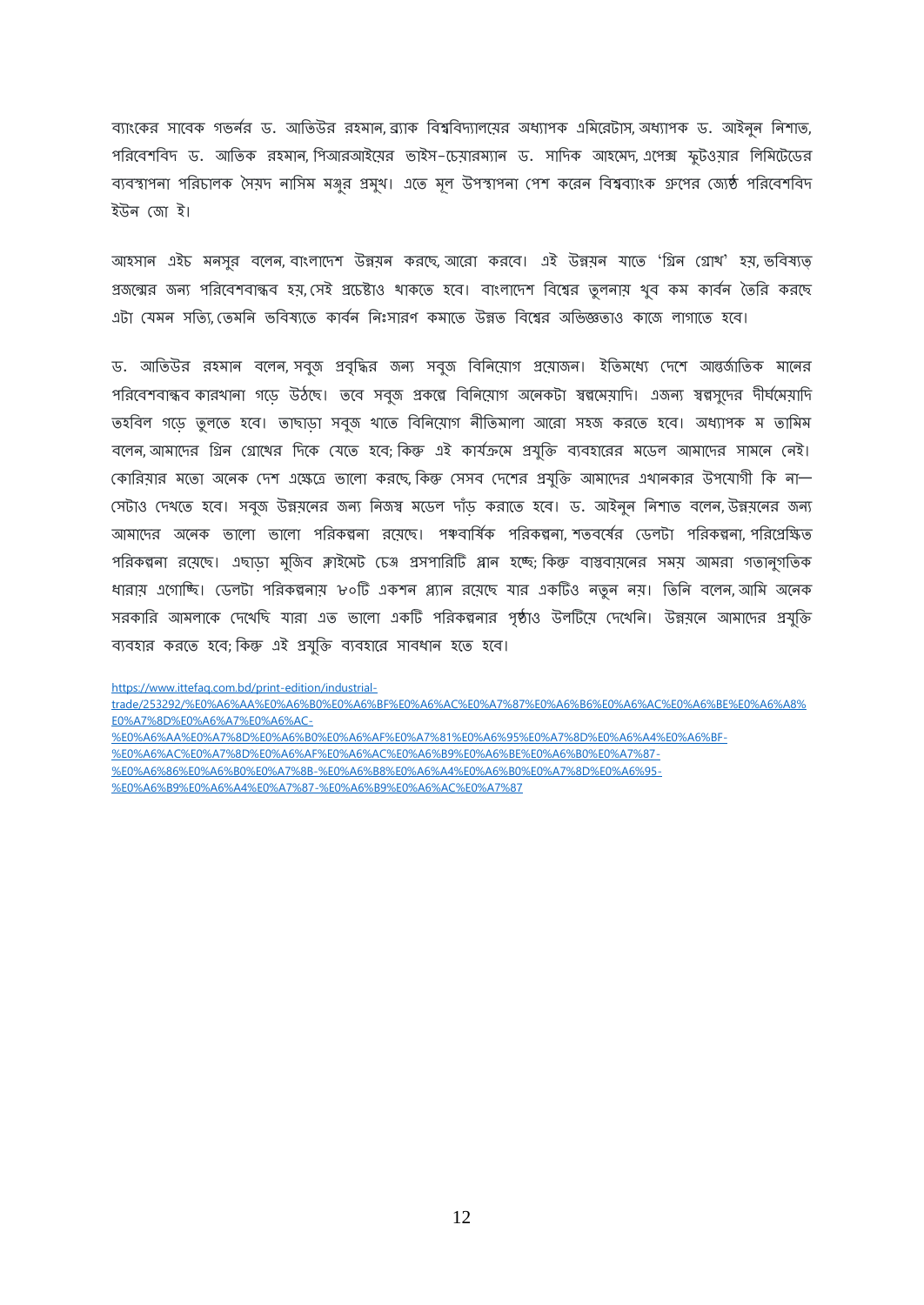



নিজস্ব প্রতিবেদক ঢার্া প্রর্াশ: ২০ জুন ২০২১, ১৫: ৩১





এক ভার্চুয়াল আলোচনায় বক্তারা বলেছেন, সবুজ উন্নয়নের পথে বাংলাদেশ অনেকগুলো পরিকল্পনা করেছে। এসব পরিকল্পনা–উদ্যোগকে বাস্তবসম্মত করতে না পারলে টেকসই উন্নয়ন লক্ষ্যমাত্রা (এসডিজি) পূরণ করা কঠিন হয়ে যাবে।

আজ রোববার পলিসি রিসার্চ ইনস্টিটিউট (পিআরআই) ও বিশ্বব্যাংক গ্রুপ আয়োজিত 'বিল্ড ব্যাক গ্রিনার' শীর্ষক ভার্চ্যমাল আলোচনায় বক্তারা এসব কথা বলেন। বক্তারা সরকারের পাশাপাশি বেসরকারি থাতকে সবুজ উন্নয়নের পথে এগোনোর জন্য আহ্বান জানান। এ ক্ষেত্রে পণ্য উৎপাদন থেকে শুরু করে তার ব্যবহার এবং ফেলে দেওয়ার পর তা যাতে পরিবেশের ক্ষতি না করে, সে ব্যাপারে খেয়াল রাখার ওপরে গুরুত্বারোপ করেন তাঁরা।

আলোচনায় মূল প্রবন্ধ তুলে ধরেন বিশ্বব্যাংক গ্রুপের জ্যেষ্ঠ পরিবেশ অর্থনীতিবিদ ইউন জো ওআইই। তিনি দক্ষিণ কোরিয়ার উদাহরণ দিয়ে বলেন, বিশ্বের অনেক উন্নত দেশের মতো দক্ষিণ কোরিয়া সবুজ উন্নয়নের পথে এগোচ্ছে। সেখানে সরকারের সবুজ উন্নয়ন নীতির বাস্তবায়নে বেসরকারি থাত গুরুত্বপূর্ণ ভূমিকা পালন করছে।

সাবেক তত্বাবধায়ক সরকারের উপদেষ্টা মোহাম্মদ তামিম বলেন, 'আমাদের স্বালানি থাতকে কম কার্বন নিঃসরণের পথে এগোনোর কথা বলা হচ্ছে। তবে নবায়নযোগ্য জ্বালানির জন্য যে বাড়তি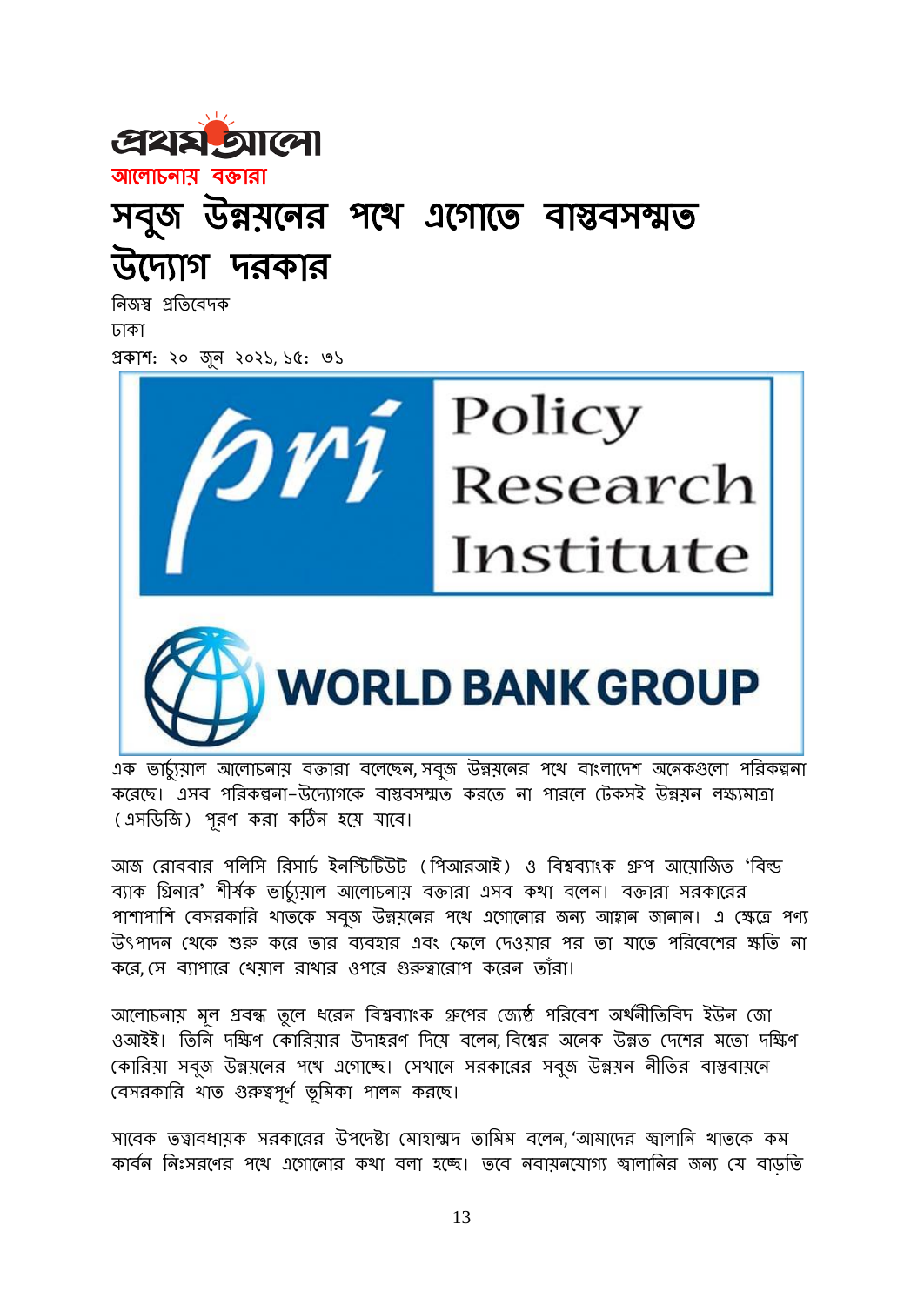ব্যয় করতে হবে, তা জোগান দেওয়ার মতো আর্থিক সামর্থ্য আমাদের আছে কি না, সেটি বিবেচনা করতে হবে।'

বাংলাদেশ ব্যাংকের সাবেক গর্ভনর আতিউর রহমান সবৃজ উন্নয়ন পরিকল্পনায় অর্থায়নের বিষয়টি গুরুত্ব দেন। তিনি বলেন 'সেচ জ্বালানিসহ বিভিন্ন থাতে বাংলাদেশ ব্যাংকের মাধ্যমে অর্থায়ন করা হয়েছে। তবে অন্যান্য থাতকেও সবজ পথে এগোতে হবে। তবে আমরা তৈরি পোশাক থাতকে যেভাবে সবৃজ উন্নয়নের জন্য সহযোগিতা দিই, চামডাশিল্প থাতে সেভাবে দিই না।'

ব্র্যাক বিশ্ববিদ্যালয়ের ইমেরিটাস অধ্যাপক আইনন নিশাত বলেন, 'বাংলাদেশ পরিবেশবান্ধব উন্নয়নের অনেক পরিকল্পনা করেছে। জাতিসংঘের কাছে স্বপ্রণোদিত কার্বন নিঃসরণ কমানোর পরিকল্পনা জমা দিযেছে। কিন্তু এথানে প্রধানত মনে রাখতে হবে এসব পরিকল্পনা বাস্তবাযনের মতো আর্থিক সামর্থ্য ও সক্ষমতা আমাদের আছে কি না। ফলে বাস্তবাযন সম্ভব এমন পরিকল্পনা আমাদের করতে হবে।'

বাংলাদেশ সেন্টার ফর অ্যাডভান্স স্টাডিজের (বিসিএএস) নির্বাহী পরিচালক আতিক রহমান প্যারিস জলবায়ু চুক্তির প্রসঙ্গ তুলে ধরে বলেন, বাংলাদেশ ওই চুক্তি বাস্তবায়নের ক্ষেত্রে কীভাবে । সাম বিকাবা, তাই এর্টি এবং বা এর্টি এর্টি এর্টি এর্টি এর্টি এর্টি আর্থিক ও বাস্তব্যাস্থ্য পরিকল্পনা দরকার।

অ্যাপেক্স ফুটওয়ারের ব্যবস্থাপনা পরিচালক নাসিম মনজুর বলেন, 'আমরা এলইডি বাল্বকে সবুজ প্রযুক্তি বলছি। দেশে অনেক সবুজ কারখানা গডে উঠভে। কিন্তু এসব কারখানা খেকে উৎপাদিত পণ্য কোথায় ফেলা হচ্ছে, সেগুলো পরিবেশের ক্ষতি করছে কি না, তা আমাদের থেয়াল রাখতে হবে।'

আলোচনা সভা সঞ্চালনা করেন পিআরআইয়ের চেয়ারম্যান জায়েদি সাত্তার ও নির্বাহী পরিচালক আহসান এইচ মনসুর।

[https://www.prothomalo.com/bangladesh/environment/%E](https://www.prothomalo.com/bangladesh/environment/%E0%A6%B8%E0%A6%AC%E0%A7%81%E0%A6%9C-%E0%A6%89%E0%A6%A8%E0%A7%8D%E0%A6%A8%E0%A7%9F%E0%A6%A8%E0%A7%87%E0%A6%B0-%E0%A6%AA%E0%A6%A5%E0%A7%87-%E0%A6%8F%E0%A6%97%E0%A7%8B%E0%A6%A4%E0%A7%87-%E0%A6%AC%E0%A6%BE%E0%A6%B8%E0%A7%8D%E0%A6%A4%E0%A6%AC%E0%A6%B8%E0%A6%AE%E0%A7%8D%E0%A6%AE%E0%A6%A4-%E0%A6%89%E0%A6%A6%E0%A7%8D%E0%A6%AF%E0%A7%8B%E0%A6%97-%E0%A6%A6%E0%A6%B0%E0%A6%95%E0%A6%BE%E0%A6%B0)0%A6%B8%E0%A6%AC%E0%A7%81%E0%A6%9C- %E0%A6%89%E0%A6%A8%E0%A7%8D%E0%A6%A8%E0%A7%9F%E0%A6%A8%E0%A[7%87%](https://www.prothomalo.com/bangladesh/environment/%E0%A6%B8%E0%A6%AC%E0%A7%81%E0%A6%9C-%E0%A6%89%E0%A6%A8%E0%A7%8D%E0%A6%A8%E0%A7%9F%E0%A6%A8%E0%A7%87%E0%A6%B0-%E0%A6%AA%E0%A6%A5%E0%A7%87-%E0%A6%8F%E0%A6%97%E0%A7%8B%E0%A6%A4%E0%A7%87-%E0%A6%AC%E0%A6%BE%E0%A6%B8%E0%A7%8D%E0%A6%A4%E0%A6%AC%E0%A6%B8%E0%A6%AE%E0%A7%8D%E0%A6%AE%E0%A6%A4-%E0%A6%89%E0%A6%A6%E0%A7%8D%E0%A6%AF%E0%A7%8B%E0%A6%97-%E0%A6%A6%E0%A6%B0%E0%A6%95%E0%A6%BE%E0%A6%B0)E0%A6%B0- %E0%A6%AA%E0%A6%A5%E0%A[7%87-%](https://www.prothomalo.com/bangladesh/environment/%E0%A6%B8%E0%A6%AC%E0%A7%81%E0%A6%9C-%E0%A6%89%E0%A6%A8%E0%A7%8D%E0%A6%A8%E0%A7%9F%E0%A6%A8%E0%A7%87%E0%A6%B0-%E0%A6%AA%E0%A6%A5%E0%A7%87-%E0%A6%8F%E0%A6%97%E0%A7%8B%E0%A6%A4%E0%A7%87-%E0%A6%AC%E0%A6%BE%E0%A6%B8%E0%A7%8D%E0%A6%A4%E0%A6%AC%E0%A6%B8%E0%A6%AE%E0%A7%8D%E0%A6%AE%E0%A6%A4-%E0%A6%89%E0%A6%A6%E0%A7%8D%E0%A6%AF%E0%A7%8B%E0%A6%97-%E0%A6%A6%E0%A6%B0%E0%A6%95%E0%A6%BE%E0%A6%B0)E0%A6%8F%E0%A6%97%E0%A7%8B%E0%A6%A4%E0%A7%87- %E0%A6%[AC%E](https://www.prothomalo.com/bangladesh/environment/%E0%A6%B8%E0%A6%AC%E0%A7%81%E0%A6%9C-%E0%A6%89%E0%A6%A8%E0%A7%8D%E0%A6%A8%E0%A7%9F%E0%A6%A8%E0%A7%87%E0%A6%B0-%E0%A6%AA%E0%A6%A5%E0%A7%87-%E0%A6%8F%E0%A6%97%E0%A7%8B%E0%A6%A4%E0%A7%87-%E0%A6%AC%E0%A6%BE%E0%A6%B8%E0%A7%8D%E0%A6%A4%E0%A6%AC%E0%A6%B8%E0%A6%AE%E0%A7%8D%E0%A6%AE%E0%A6%A4-%E0%A6%89%E0%A6%A6%E0%A7%8D%E0%A6%AF%E0%A7%8B%E0%A6%97-%E0%A6%A6%E0%A6%B0%E0%A6%95%E0%A6%BE%E0%A6%B0)0%A6%BE%E0%A6%B8%E0%A7%8D%E0%A6%A4%E0%A6%AC%E0%A6%B8%E0%A6%AE%E0 %A7%8D%E0%A6%[AE%E](https://www.prothomalo.com/bangladesh/environment/%E0%A6%B8%E0%A6%AC%E0%A7%81%E0%A6%9C-%E0%A6%89%E0%A6%A8%E0%A7%8D%E0%A6%A8%E0%A7%9F%E0%A6%A8%E0%A7%87%E0%A6%B0-%E0%A6%AA%E0%A6%A5%E0%A7%87-%E0%A6%8F%E0%A6%97%E0%A7%8B%E0%A6%A4%E0%A7%87-%E0%A6%AC%E0%A6%BE%E0%A6%B8%E0%A7%8D%E0%A6%A4%E0%A6%AC%E0%A6%B8%E0%A6%AE%E0%A7%8D%E0%A6%AE%E0%A6%A4-%E0%A6%89%E0%A6%A6%E0%A7%8D%E0%A6%AF%E0%A7%8B%E0%A6%97-%E0%A6%A6%E0%A6%B0%E0%A6%95%E0%A6%BE%E0%A6%B0)0%A6%A4-

%E0%A[6%89%](https://www.prothomalo.com/bangladesh/environment/%E0%A6%B8%E0%A6%AC%E0%A7%81%E0%A6%9C-%E0%A6%89%E0%A6%A8%E0%A7%8D%E0%A6%A8%E0%A7%9F%E0%A6%A8%E0%A7%87%E0%A6%B0-%E0%A6%AA%E0%A6%A5%E0%A7%87-%E0%A6%8F%E0%A6%97%E0%A7%8B%E0%A6%A4%E0%A7%87-%E0%A6%AC%E0%A6%BE%E0%A6%B8%E0%A7%8D%E0%A6%A4%E0%A6%AC%E0%A6%B8%E0%A6%AE%E0%A7%8D%E0%A6%AE%E0%A6%A4-%E0%A6%89%E0%A6%A6%E0%A7%8D%E0%A6%AF%E0%A7%8B%E0%A6%97-%E0%A6%A6%E0%A6%B0%E0%A6%95%E0%A6%BE%E0%A6%B0)E0%A6%A6%E0%A7%8D%E0%A6%AF%E0%A7%8B%E0%A6%97- %E0%A6%A6%E0%A6%B0%E0%A[6%95%](https://www.prothomalo.com/bangladesh/environment/%E0%A6%B8%E0%A6%AC%E0%A7%81%E0%A6%9C-%E0%A6%89%E0%A6%A8%E0%A7%8D%E0%A6%A8%E0%A7%9F%E0%A6%A8%E0%A7%87%E0%A6%B0-%E0%A6%AA%E0%A6%A5%E0%A7%87-%E0%A6%8F%E0%A6%97%E0%A7%8B%E0%A6%A4%E0%A7%87-%E0%A6%AC%E0%A6%BE%E0%A6%B8%E0%A7%8D%E0%A6%A4%E0%A6%AC%E0%A6%B8%E0%A6%AE%E0%A7%8D%E0%A6%AE%E0%A6%A4-%E0%A6%89%E0%A6%A6%E0%A7%8D%E0%A6%AF%E0%A7%8B%E0%A6%97-%E0%A6%A6%E0%A6%B0%E0%A6%95%E0%A6%BE%E0%A6%B0)E0%A6%BE%E0%A6%B0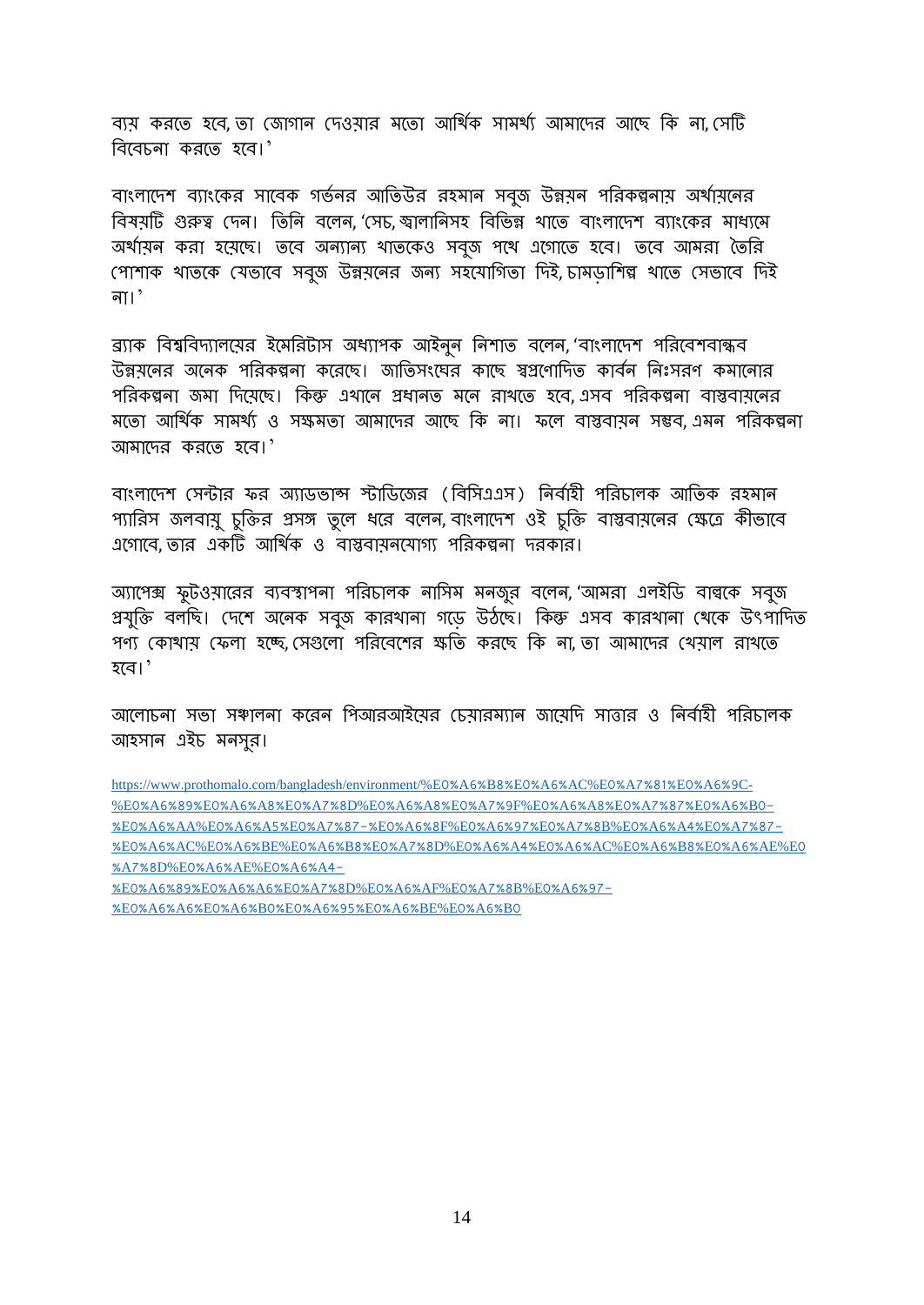

পিআরআই ও ওয়ার্ল্ড ব্যাংক গ্রুপের আলোচনায় বক্তারা উন্নয়ন সবুজনির্ভর না হলে টেকসই হবে না

#### নিজস্ব প্রতিবেদক

জুন ২১, ২০২১

আশির দশকে বাংলাদেশ যখন পথচলা শুরু করে, তখন এর সবকিছুই ছিল সবুজনির্ভর। কারণ ওই সময় জিডি পির ৬০ শতাংশ আসত কৃষি খাত থেকে। সময়ের আবর্তনে কৃষির পরিবর্তে দেশের অর্থনীতিতে শিল্প খাতের অব দান বাড়তে থাকে। এর মাধ্যমে বাংলাদেশ হয়তো দ্রুতগতিতে এগিয়েছে বা এগোচ্ছে, তবে উন্নয়ন কার্যক্রম দ্রুত ও অন্তর্ভক্তিমূলক হওয়ার পাশাপাশি সবুজনির্ভর হওয়াও জরুরি। কেননা সবুজকে বাদ দিয়ে করা উন্নয়ন সাময়ি ক সুবিধা দিলেও মানুষ ও সমাজকে দীর্ঘমেয়াদি ক্ষতির ঝুঁকিতে ফেলে। সাম্প্রতিক বছরগুলোতে সবুজ উন্নয়নের পথে বাংলাদেশ অনেকগুলো পরিকল্পনাও নিয়েছে। তবে এসব পরিকল্পনা বা উদ্যোগ বাস্তবায়ন করা না গেলে টেকসই উন্নয়ন লক্ষ্যমাত্রা (এসডিজি) পূরণ করা কঠিন হয়ে পড়বে।

গতকাল 'বিল্ডিং ব্যাক আ গ্রিনার বাংলাদেশ' শীর্ষক এক ভার্চয়াল আলোচনায় বক্তারা এসব কথা বলেন। পলিসি রিসার্চ ইনস্টিটিউট অব বাংলাদেশ (শিআরআই) ও ওয়ার্ল্ড ব্যাংক গ্রুপ (ডব্লিউবিজি) যৌথভাবে এ আলোচনার আয়োজন করে।

অনুষ্ঠানে বক্তব্য দেন বাংলাদেশ ব্যাংকের সাবেক গভর্নর আতিউর রহমান, ব্র্যাক বিশ্ববিদ্যালয়ের ইমেরিটাস অ ধ্যাপক আইনুন নিশাত, বাংলাদেশ সেন্টার ফর অ্যাডভান্স স্টাডিজের (বিসিএএস) নির্বাহী পরিচালক আতিক রহ মান ও এপেক্স ফুটওয়্যারের ব্যবস্থাপনা পরিচালক নাসিম মনজুর। আলোচনায় মূল প্রবন্ধ তুলে ধরেন বিশ্বব্যাংক গ্রুপের জ্যেষ্ঠ পরিবেশ অর্থনীতিবিদ ইউন জো ওআইই।

আলোচনা সভায় সঞ্চালনা করেন পিআরআইয়ের চেয়ারম্যান জায়েদি সাত্তার ও নির্বাহী পরিচালক আহসান এই চ মনসুর।

[https://bonikbarta.net/home/news\\_description/266834/%E0%A6%89%E0%A6%A8%E0%A7%8D%E0%](https://bonikbarta.net/home/news_description/266834/%E0%A6%89%E0%A6%A8%E0%A7%8D%E0%A6%A8%E0%A7%9F%E0%A6%A8-%E0%A6%B8%E0%A6%AC%E0%A7%81%E0%A6%9C%E0%A6%A8%E0%A6%BF%E0%A6%B0%E0%A7%8D%E0%A6%AD%E0%A6%B0-%E0%A6%A8%E0%A6%BE-%E0%A6%B9%E0%A6%B2%E0%A7%87-%E0%A6%9F%E0%A7%87%E0%A6%95%E0%A6%B8%E0%A6%87-%E0%A6%B9%E0%A6%AC%E0%A7%87-%E0%A6%A8%E0%A6%BE) [A6%A8%E0%A7%9F%E0%A6%A8-](https://bonikbarta.net/home/news_description/266834/%E0%A6%89%E0%A6%A8%E0%A7%8D%E0%A6%A8%E0%A7%9F%E0%A6%A8-%E0%A6%B8%E0%A6%AC%E0%A7%81%E0%A6%9C%E0%A6%A8%E0%A6%BF%E0%A6%B0%E0%A7%8D%E0%A6%AD%E0%A6%B0-%E0%A6%A8%E0%A6%BE-%E0%A6%B9%E0%A6%B2%E0%A7%87-%E0%A6%9F%E0%A7%87%E0%A6%95%E0%A6%B8%E0%A6%87-%E0%A6%B9%E0%A6%AC%E0%A7%87-%E0%A6%A8%E0%A6%BE) [%E0%A6%B8%E0%A6%AC%E0%A7%81%E0%A6%9C%E0%A6%A8%E0%A6%BF%E0%A6%B0%E0%A7](https://bonikbarta.net/home/news_description/266834/%E0%A6%89%E0%A6%A8%E0%A7%8D%E0%A6%A8%E0%A7%9F%E0%A6%A8-%E0%A6%B8%E0%A6%AC%E0%A7%81%E0%A6%9C%E0%A6%A8%E0%A6%BF%E0%A6%B0%E0%A7%8D%E0%A6%AD%E0%A6%B0-%E0%A6%A8%E0%A6%BE-%E0%A6%B9%E0%A6%B2%E0%A7%87-%E0%A6%9F%E0%A7%87%E0%A6%95%E0%A6%B8%E0%A6%87-%E0%A6%B9%E0%A6%AC%E0%A7%87-%E0%A6%A8%E0%A6%BE)

[%8D%E0%A6%AD%E0%A6%B0-%E0%A6%A8%E0%A6%BE-%E0%A6%B9%E0%A6%B2%E0%A7%87-](https://bonikbarta.net/home/news_description/266834/%E0%A6%89%E0%A6%A8%E0%A7%8D%E0%A6%A8%E0%A7%9F%E0%A6%A8-%E0%A6%B8%E0%A6%AC%E0%A7%81%E0%A6%9C%E0%A6%A8%E0%A6%BF%E0%A6%B0%E0%A7%8D%E0%A6%AD%E0%A6%B0-%E0%A6%A8%E0%A6%BE-%E0%A6%B9%E0%A6%B2%E0%A7%87-%E0%A6%9F%E0%A7%87%E0%A6%95%E0%A6%B8%E0%A6%87-%E0%A6%B9%E0%A6%AC%E0%A7%87-%E0%A6%A8%E0%A6%BE)

[%E0%A6%9F%E0%A7%87%E0%A6%95%E0%A6%B8%E0%A6%87-](https://bonikbarta.net/home/news_description/266834/%E0%A6%89%E0%A6%A8%E0%A7%8D%E0%A6%A8%E0%A7%9F%E0%A6%A8-%E0%A6%B8%E0%A6%AC%E0%A7%81%E0%A6%9C%E0%A6%A8%E0%A6%BF%E0%A6%B0%E0%A7%8D%E0%A6%AD%E0%A6%B0-%E0%A6%A8%E0%A6%BE-%E0%A6%B9%E0%A6%B2%E0%A7%87-%E0%A6%9F%E0%A7%87%E0%A6%95%E0%A6%B8%E0%A6%87-%E0%A6%B9%E0%A6%AC%E0%A7%87-%E0%A6%A8%E0%A6%BE)

[%E0%A6%B9%E0%A6%AC%E0%A7%87-%E0%A6%A8%E0%A6%BE](https://bonikbarta.net/home/news_description/266834/%E0%A6%89%E0%A6%A8%E0%A7%8D%E0%A6%A8%E0%A7%9F%E0%A6%A8-%E0%A6%B8%E0%A6%AC%E0%A7%81%E0%A6%9C%E0%A6%A8%E0%A6%BF%E0%A6%B0%E0%A7%8D%E0%A6%AD%E0%A6%B0-%E0%A6%A8%E0%A6%BE-%E0%A6%B9%E0%A6%B2%E0%A7%87-%E0%A6%9F%E0%A7%87%E0%A6%95%E0%A6%B8%E0%A6%87-%E0%A6%B9%E0%A6%AC%E0%A7%87-%E0%A6%A8%E0%A6%BE)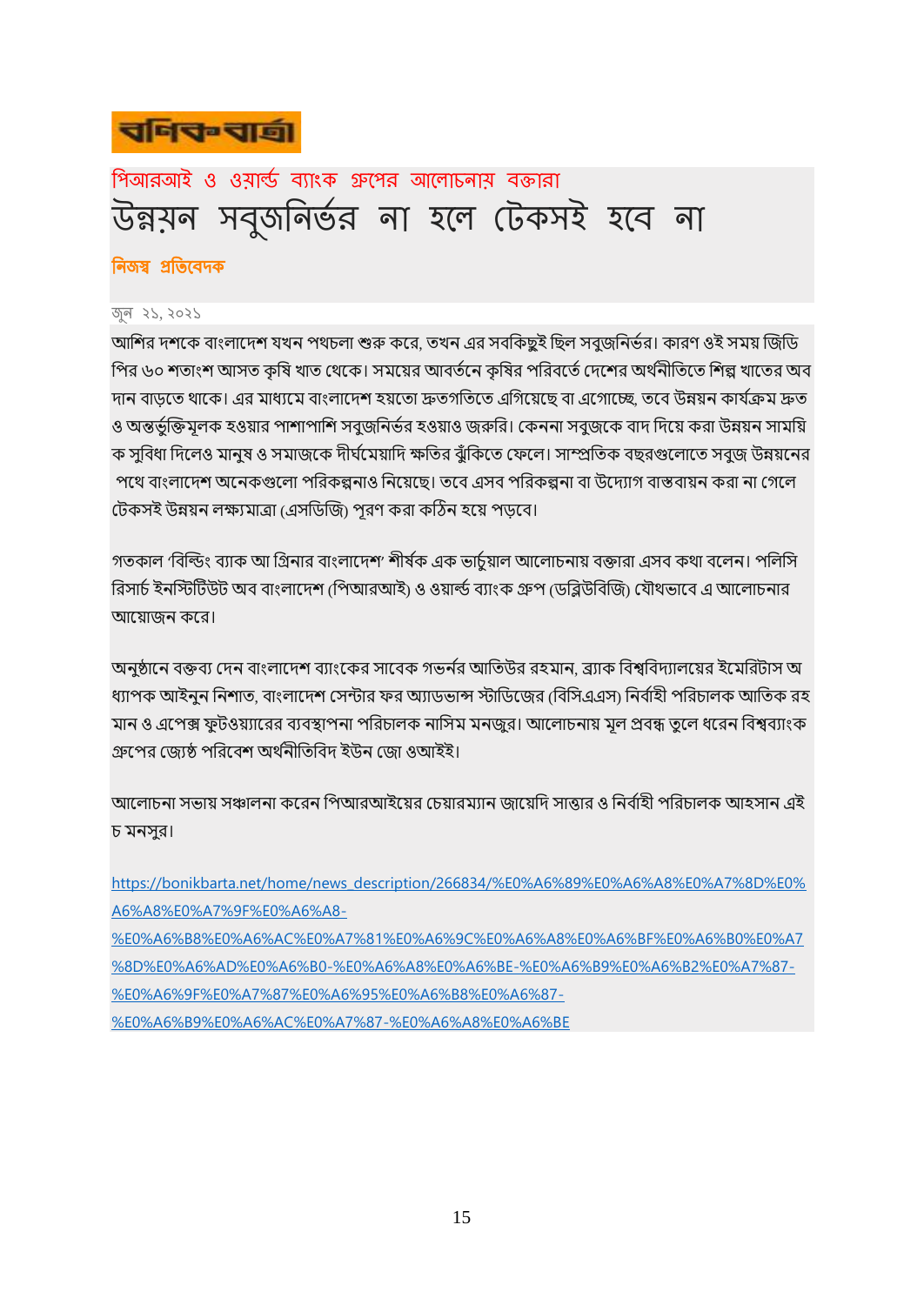# কালের কর্ন

### পিআরআইয়ের ভার্চুয়াল সেমিনারে বক্তারা

# সবুজ অর্থায়নের প্রসারে সমন্বয় কর্তৃপক্ষ দরকার নিজস্ব প্রতিবেদক

২১ জুন, ২০২১ ০০:০০ | পডা যাবে ৩ মিনিটে



দেশের উন্নয়নপ্রক্রিয়াকে আরো পরিবেশবান্ধব ও টেকসই করতে শুধু অর্থনৈতিকভাবে উন্নত হলেই হবে না। এ জন্য সামাজিকভাবেও গ্রহণযোগ্য হতে হবে। জোর দিতে হবে পরিবেশগত উন্নয়নে। কিন্তু এতে প্রয়োজনীয় অর্থায়নের সুযোগ থাকলেও চাহিদা কম। সে জন্য সব খাতকে সমন্বয় করে প্রণোদনা দেওয়া গেলে প্রয়োজনীয় সাড়া পাওয়া যাবে বলে মনে করেন অর্থনৈতিক বিশ্লেষকরা। এতে অর্থ মন্ত্রণালয় প্রয়োজনে প্রধান ভূমিকা রাখতে পারে বলেও মনে করেন তাঁরা। গতকাল রবিবার 'বিল্ডিং ব্যাক এ গ্রিনার বাংলাদেশ' বিষয়ে ভার্চুমাল দেমিনারে বক্তারা এসব কথা বলেন। বেসরকারি গবেষণাপ্রতিষ্ঠান পলিসি রিসার্চ ইনস্টিটিউট অব বাংলাদেশ (পিআরআই) ও বিশ্বব্যাংক গ্রুপ যৌথভাবে এই ভার্চুমাল সেমিনারের আয়োজন করে। সেমিনারে মূল প্রবন্ধ উপস্থাপন করেন বিশ্বব্যাংক গ্রুপে জ্যেষ্ঠ পরিবেশ রেবশষজ্ঞ অংজু ওয়াই।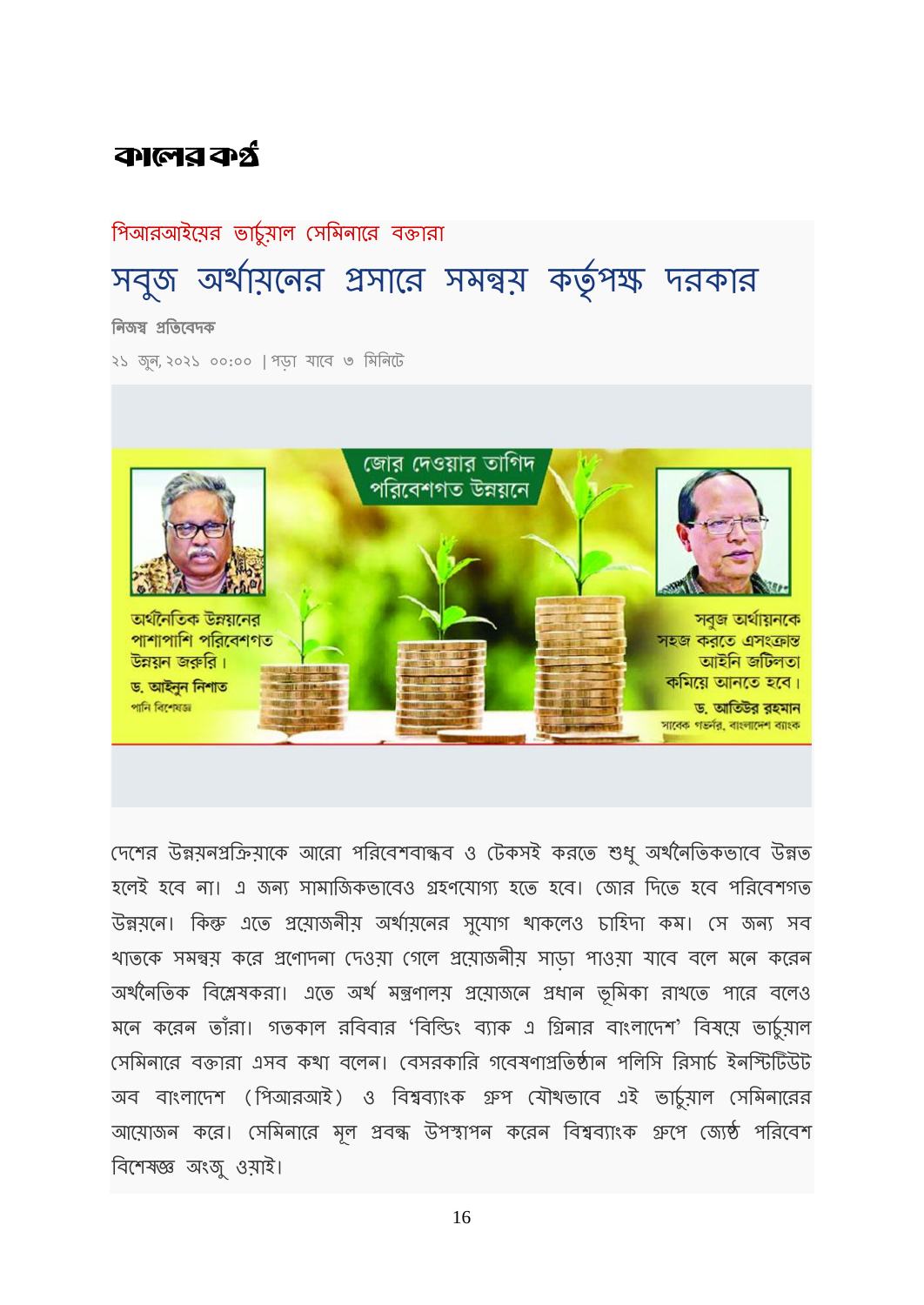অনুষ্ঠানে বাংলাদেশ ব্যাংকের সাবেক গভর্নর ড. আতিউর রহমান বলেন, 'সবুজ অর্থায়নকে সহজ করতে এসংক্রান্ত আইনি জটিলতা কমিয়ে আনতে হবে। এটি হবে দীর্ঘমেয়াদি এবং র্ম সুবে।'

তিনি আরো বলেন, "বাংলাদেশ ব্যাংক প্রথম দিকে শুধু তৈরি পোশাক থাতকে প্রাধ্যান্য দিলেও এথন ৫২টির বেশি থাতে সবুজ অর্থায়ন করে থাকে। প্রথমে ভুল করলেও ভুল থেকে সংশোধন হই। একই সঙ্গে বড় আকারে কাজ করতে থাকি। এ জন্য একটি সমন্বয় কর্তৃপক্ষ দরকার। এটি শুরু হতে পারে অর্থ মন্ত্রণালয় থেকে। এই মন্ত্রণালয়ে একটি 'গ্রিন ইউনডো' থাকা উচিত। তারা সব মন্ত্রণালয়কে সমন্বিত করে সবুজ অর্থনীতিকে এগিয়ে নিয়ে যাবে।"

অনুষ্ঠানে বক্তারা আরো বলেন, 'টেকসই উন্নয়নে ১৭টি লক্ষ্যমাত্রা আছে। সেই অনুসারে প্রতিটি দেশকে শুধু অর্থনৈতিকভাবে উন্নত হলেই হবে না, এটিকে সামার্জিকভাবেও গ্রহণযোগ্য হতে হবে। পরিবেশগত দিক থেকেও উন্নত হতে হবে। এই কোরিয়াসহ বিশ্বের অনেক দেশ কাজ ব্বরেছে। সেই হিসেবে কোরিয়ার মডেল থেকে অনুসরণ করে বাংলাদেশ তার নিজস্ব বাস্তবতার আলোকে কিভাবে লক্ষ্যে পৌঁছতে পারে, এ বিষয়টি আলোচনায় উঠে আসে।'

এ সময় অধ্যাপক ড. আইনুন নিশাত বলেন, "প্রযুক্তি নির্বাচনেও বাংলাদেশকে যথেষ্ট সাবধান হতে হবে। এরই মধ্যে যেসব মাস্টারপ্ল্যান হয়েছে, যেমন—অষ্টম পঞ্চবার্ষিক পরিকল্পনা, ডেল্টা প্ল্যান এবং আরো একটি পরিকল্পনা তৈরি হচ্ছে, সেটি হলো 'মুজিব ক্লাইমেট চেঞ্জ প্রসপারিটি প্লযান'।"

তিনি বলেন, 'অর্থনৈতিক উন্নয়নের পাশাপাশি সামগ্রিকভাবে সম্পদের সুষম বন্টনসহ পরিবেশগত শুধু জলাভূমি বা বনভূমি রক্ষা নয়, সব মানদণ্ডকে পরিকল্পিতভাবে ভবিষ্যতের উন্নয়ন পরিকল্পনায় অন্তর্ভুক্ত করে সুচারু বাস্তবায়ন করতে হবে, যে কাজটি কোরিয়া করেছে। দেই আলোকে বাংলাদেশের বাস্তবতায় করতে চাই।'

গিআরআইয়ের চেয়ারম্যান ড. জায়েদি সাত্তারের সভাপতিত্বে এতে আরো বক্তব্য দেন ড. আহসান এইচ মনসুর, ড. ম তামিম, ড. সাদিক আহমেদ ও ড. আতিক রহমান। <https://www.kalerkantho.com/print-edition/industry-business/2021/06/21/1045206>

17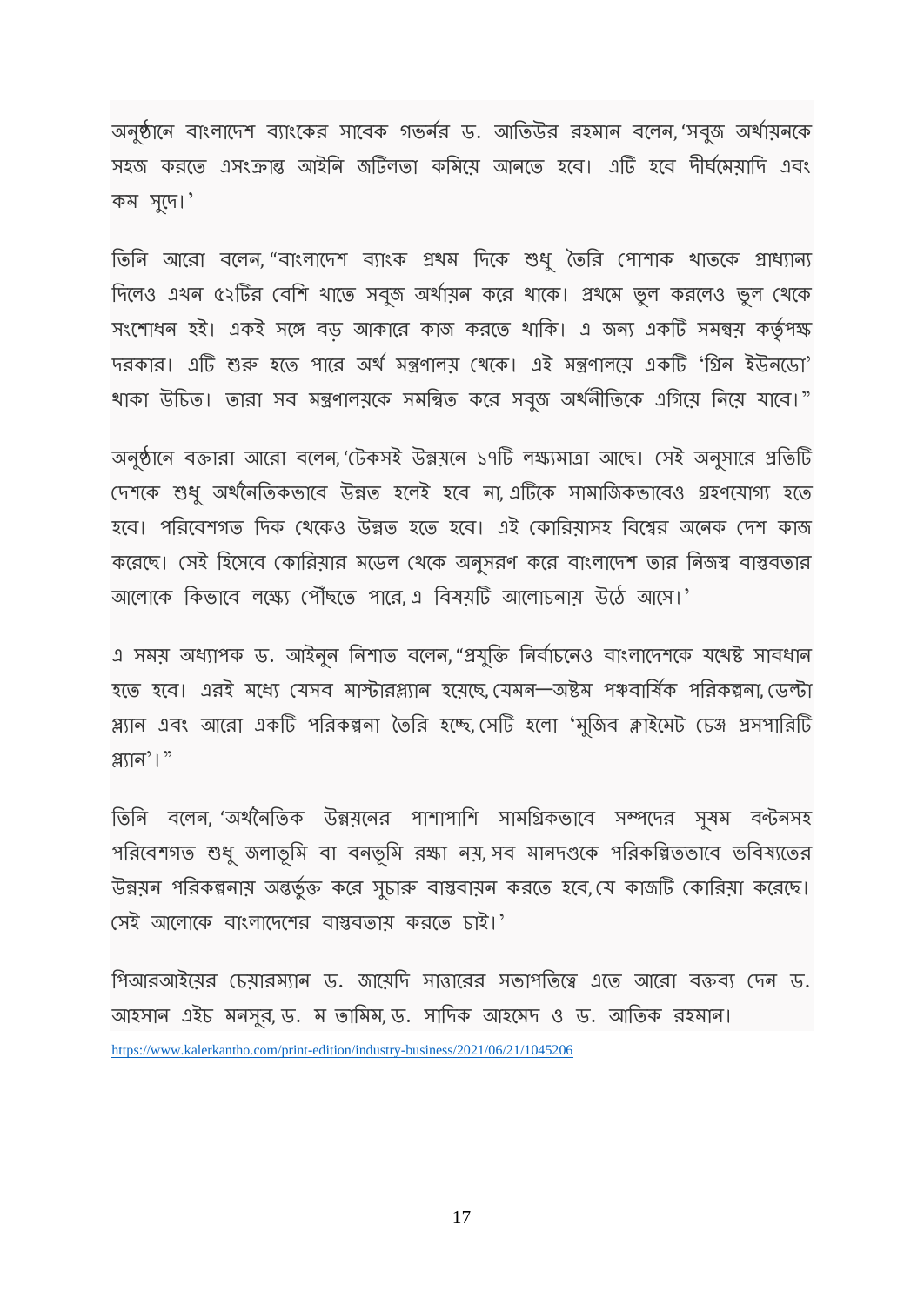### পিআরআইর ওযেবিনারে বক্তারা টেকসই উন্নয়নে পরিবেশবান্ধব প্রবৃদ্ধির বিকল্প নেই

চ্যালেঞ্জ মোকাবিলায় সমন্বিত উদ্যোগ দরকার যগান্তর প্রতিবেদন

২১ জুন ২০২১, ১২:০০ এএম | রপ্রন্ট সংস্কিণ

'শুধ্ অর্থনৈতিক প্রবৃদ্ধিই শেষ কথা নয়, টেকসই উন্নয়নের জন্য পরিবেশবান্ধব প্রবৃদ্ধির বিকল্প নেই। এজন্য সবুজ প্রবৃদ্ধি অর্জনে সব পক্ষকেই সমন্বিতভাবে কাজ করতে হবে।' রোববার 'বিল্ডিং ব্যাক এ গ্রিনার বাংলাদেশ'– শীর্ষক ভার্চুমাল আলোচনা সভাম বক্তারা এ কথা বলেন। পলিসি রিসার্চ ইনস্টিটিউট (পিআরআই) এবং বিশ্বব্যাংক গ্রুপ যৌথভাবে আলোচনা সভার আয়োজন করে। এতে সঞ্চালকের দায়িত্ব পালন করেন পিআরআইর নির্বাহী পরিচালক ড. আহসান এইচ মনসুর। মূল প্রবন্ধ উপস্থাপন করেন বিশ্বব্যাংক গ্রুপের সিনিয়র ইনভারমেন্টাল স্পেশালিস্ট ইউন ঝু আই। বক্তব্য দেন, তত্বাবধায়ক সরকারের সাবেক উপদেষ্টা প্রফেসর ম. তামিম, বাংলাদেশ ব্যাংকের সাবেক গভর্নর ড. আতিউর রহমান, ব্র্যাক বিশ্ববিদ্যালয়ের প্রফেসর ড. আইনুনন নিশাত, বিসিএএসের নির্বাহী পরিচালক ড. আতিক রহমান, অ্যাপেক্স ফুটওয়্যার লিমিটেডের ব্যবস্থাপনা পরিচালক সৈয়দ নাসিম মঞ্জুর, পিআরআইর চেয়ারম্যান ড. জাইদী ছাত্তার, ভাইস দপ্ররসবেন্ট সাবের্ আহবমে প্রমুখ।

মূল প্রবন্ধে ইউন ঝু আই বলেন, জলবায়ু পরিবর্তন এবং করোনাভাইরাস মহামারির ঝুঁকিতে রয়েছে প্রবৃদ্ধি (মোট দেশজ উৎপাদন)। এজন্য শিল্প ও মেডিকেল বর্জ্য ব্যবস্থাপনাসহ কার্বন নিঃসরণ কমানোর মতো প্রযুক্তি ব্যবহার জরুরি। করোনা মহামারির ক্ষতি পুষিয়ে ওঠার অন্যতম পথ হতে পারে সবুজ প্রবৃদ্ধি অর্জনে সর্বাধিক গুরুত্ব দেওয়া। এক্ষেত্রে কোরিয়া একটি উদাহরণ হবত পাবি।

কোরিয়া যেভাবে গ্রিন গ্রোখ করছে সেই মডেল কাজে লাগানো যেতে পারে। কোরিয়া প্রণোদনা দেওয়ার মাধ্যমে সবুজ প্রবৃদ্ধিকে এগিয়ে নিয়ে গেছে। তিনি বলেন, বেসরকারি থাত উন্নত প্রযুক্তি ব্যবহারের মধ্য দিয়ে উৎপাদন ব্যবস্থার উন্নয়ন ঘটানোর পাশাপাশি পরিবেশ রক্ষা করতে পারে। এছাডা কলম্বিয়ার উদাহরণও বাংলাদেশ কাজে লাগাতে পারে।

প্রফেসর ম. তামিম বলেন,আমাদের দেশে সামার্জিক বনায়ন সফল হয়েছে। সরকার যে ব–দ্বীপ পরিকল্পনা করেছে সেটির বাস্তবায়ন জরুরি। এছাডা নবায়নযোগ্য জ্বালানির ব্যবহার বাডাতে হবে। প্রত্যেক দেশের অভিজ্ঞতা এক নয়। তাই এ দেশের নিজস্ব পরিকল্পনা বাস্তবায়নের মাধ্যমে গ্রিন গ্রোখ নিশ্চিত করতে হবে।

18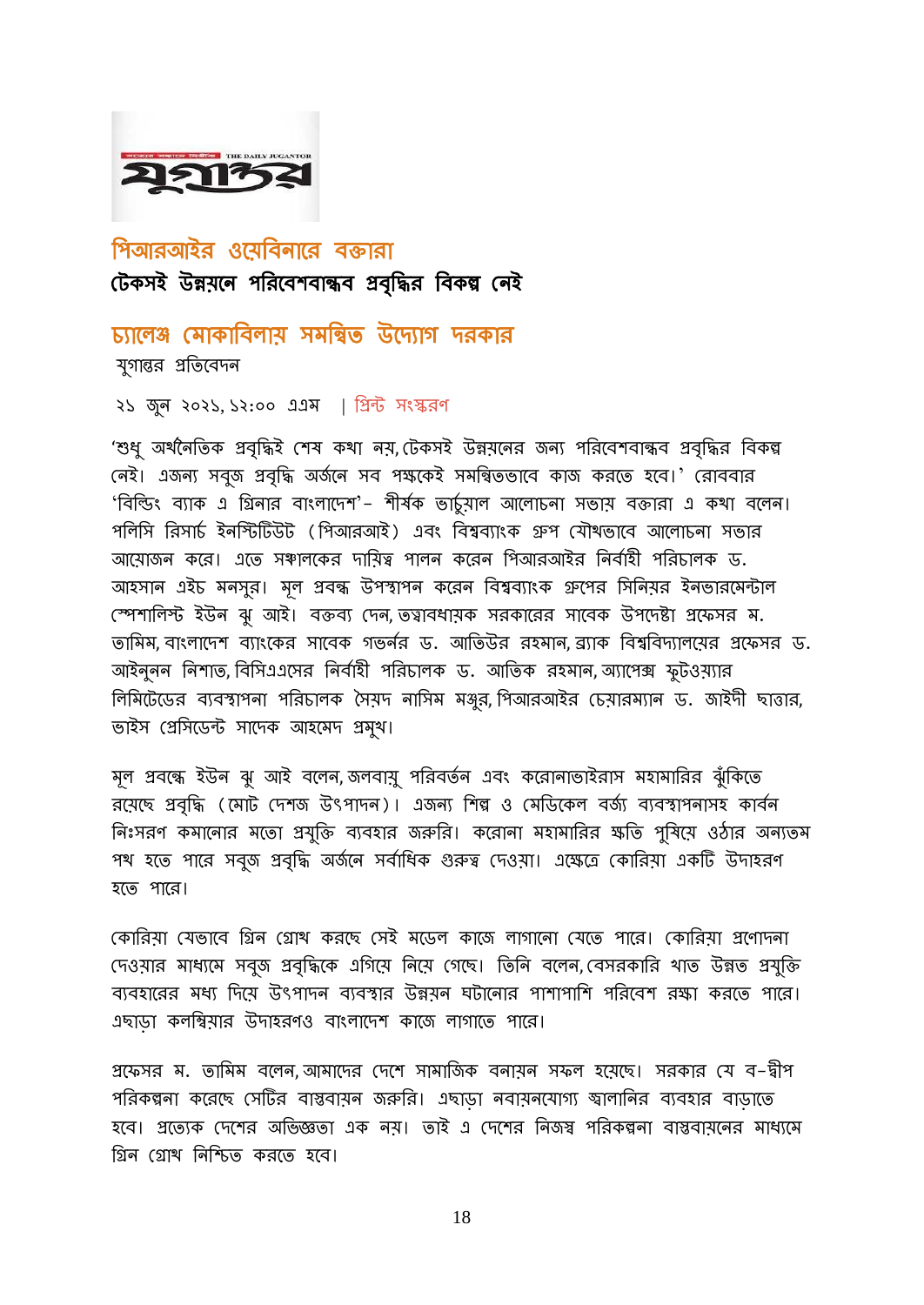ড. আতিউর রহমান বলেন, সত্যিকারের অর্থনৈতিক উন্নয়ন চাইলে সবুজ প্রবৃদ্ধির বিকল্প নেই। এখন সব কিছুই ডিজিটালাইজড হচ্ছে। কিন্তু সেটি হওয়া উচিত গ্রিন ডিজিটালাইজড। জলবায়ু পরিবর্তন ঠেকাতে প্যারিস চুক্তির বাস্তবায়ন জরুরি। যদিও দৃঃখজনক হলেও সত্যি যে সাবেক মার্কিন প্রেসিডেন্ট ট্রাম্প সেটি থেকে বেরিয়ে এসেছিলেন। কিন্তু এখন আবার ফিরে আসার প্রক্রিয়া চলছে। তিনি বলেন,কোভিড–১৯ আমাদের দেশের প্রবৃদ্ধির গতিকে ধীর করে দিয়েছে। আমাদের ভাবতে হবে পরিবেশকে রক্ষা করেই সবকিছু করতে হবে। সুন্দরবন ধ্বংস করে অবকাঠামো করা যাবে না। বেসরকারি থাত থেকে ৮০ ভাগ বিনিয়োগ আসা উচিত। অবকাঠামো তৈরির ক্ষেত্রে পরিবেশকে সর্বোষ্ট গুরুত্ব দিতে হবে। প্রধানমন্ত্রী নিজেও চান সবুজ রক্ষা করেই সবকিছু করা হোক। আর্থিক প্রতিষ্ঠানগুলোর দক্ষতা বাডাতে হবে।

ড. জাইদী সাত্তার বলেন, দেশে প্রবৃদ্ধি হচ্ছে। তবে চ্যালেঞ্জ হলো এ প্রবৃদ্ধিকে পরিবেশবান্ধব করা। ১৯৭২ সালে সবুজকে সঙ্গে নিয়েই শুরু হয়েছিল এদেশের অর্থনৈতিক যাত্রা। কিন্তু দিনে দিনে অর্থনৈতিক উন্নয়ন হলেও সবৃজ কমেছে। দেশকে এগিয়ে নিতে প্রবৃদ্ধি বড বিষয়, কিন্তু একই সঙ্গে পরিবেশ রক্ষাও জরুরি। শিল্প ও যানবাহন কার্বন নিঃসরণের জন্য বেশিরভাগই দায়ী। জলবায়ু পরিবর্তনের প্রেক্ষাপটে গ্রিন প্রবৃদ্ধির ক্ষেত্রে চ্যালেঞ্জকে বাডিয়ে দিয়েছে। বিশ্বব্যাপী জলবায়ু পরিবর্তনের চ্যালেঞ্জ মোকাবিলায় জিডিপির বড় অংশ ব্যয় হবে। বাংলাদেশও পরিবেশ সংক্রান্ত ব্যয় বৃদ্ধির আশঙ্কা আছে। এজন্য র্যাপিড, ইনক্লুসিভ ও গ্রিন প্রবৃদ্ধির বিকল্প নেই।

ড. আহসান এইচ মনসুর বলেন, অর্থনৈতিক প্রবৃদ্ধি হচ্ছে। কিন্তু অন্যতম প্রধান ইস্যু হলো সবুজায়ন। পরিবেশ বাঁচিয়ে প্রবৃদ্ধি করতে হবে। এক্ষেত্রে সরকার, সুশীল সমাজ, গণমাধ্যম সবার সমন্বিত প্রচেষ্টা প্রয়োজন। পরিবশেকে বাদ দিয়ে প্রবৃদ্ধি কখনও টেকসই হবে না।

প্রফেসর ড. আইননন নিশাত বলেন পরিবেশ রক্ষায় দেশে অনেক নীতিমালা আছে। কিন্তু দেগুলোর কার্যকর বাস্তবামূন হয় না। এক্ষেত্রে দক্ষতা বৃদ্ধি ও তদারকি বাডানো দরকার। সেই সঙ্গে আমাদের সম্পদের সীমাবদ্ধতাও রযেছে। তাই সম্পদের কার্যকর ব্যবহার করতে হবে।

[https://www.jugantor.com/todays-](https://www.jugantor.com/todays-paper/city/433988/%E0%A6%9F%E0%A7%87%E0%A6%95%E0%A6%B8%E0%A6%87-%E0%A6%89%E0%A6%A8%E0%A7%8D%E0%A6%A8%E0%A7%9F%E0%A6%A8%E0%A7%87-%E0%A6%AA%E0%A6%B0%E0%A6%BF%E0%A6%AC%E0%A7%87%E0%A6%B6%E0%A6%AC%E0%A6%BE%E0%A6%A8%E0%A7%8D%E0%A6%A7%E0%A6%AC-%E0%A6%AA%E0%A7%8D%E0%A6%B0%E0%A6%AC%E0%A7%83%E0%A6%A6%E0%A7%8D%E0%A6%A7%E0%A6%BF%E0%A6%B0-%E0%A6%AC%E0%A6%BF%E0%A6%95%E0%A6%B2%E0%A7%8D%E0%A6%AA-%E0%A6%A8%E0%A7%87%E0%A6%87)

[paper/city/433988/%E0%A6%9F%E0%A7%87%E0%A6%95%E0%A6%B8%E0%A6%87-](https://www.jugantor.com/todays-paper/city/433988/%E0%A6%9F%E0%A7%87%E0%A6%95%E0%A6%B8%E0%A6%87-%E0%A6%89%E0%A6%A8%E0%A7%8D%E0%A6%A8%E0%A7%9F%E0%A6%A8%E0%A7%87-%E0%A6%AA%E0%A6%B0%E0%A6%BF%E0%A6%AC%E0%A7%87%E0%A6%B6%E0%A6%AC%E0%A6%BE%E0%A6%A8%E0%A7%8D%E0%A6%A7%E0%A6%AC-%E0%A6%AA%E0%A7%8D%E0%A6%B0%E0%A6%AC%E0%A7%83%E0%A6%A6%E0%A7%8D%E0%A6%A7%E0%A6%BF%E0%A6%B0-%E0%A6%AC%E0%A6%BF%E0%A6%95%E0%A6%B2%E0%A7%8D%E0%A6%AA-%E0%A6%A8%E0%A7%87%E0%A6%87)

[<sup>%</sup>E0%A6%89%E0%A6%A8%E0%A7%8D%E0%A6%A8%E0%A7%9F%E0%A6%A8%E0%A7%87-](https://www.jugantor.com/todays-paper/city/433988/%E0%A6%9F%E0%A7%87%E0%A6%95%E0%A6%B8%E0%A6%87-%E0%A6%89%E0%A6%A8%E0%A7%8D%E0%A6%A8%E0%A7%9F%E0%A6%A8%E0%A7%87-%E0%A6%AA%E0%A6%B0%E0%A6%BF%E0%A6%AC%E0%A7%87%E0%A6%B6%E0%A6%AC%E0%A6%BE%E0%A6%A8%E0%A7%8D%E0%A6%A7%E0%A6%AC-%E0%A6%AA%E0%A7%8D%E0%A6%B0%E0%A6%AC%E0%A7%83%E0%A6%A6%E0%A7%8D%E0%A6%A7%E0%A6%BF%E0%A6%B0-%E0%A6%AC%E0%A6%BF%E0%A6%95%E0%A6%B2%E0%A7%8D%E0%A6%AA-%E0%A6%A8%E0%A7%87%E0%A6%87)

[<sup>%</sup>E0%A6%AA%E0%A6%B0%E0%A6%BF%E0%A6%AC%E0%A7%87%E0%A6%B6%E0%A6%AC%E0%A6%BE%E](https://www.jugantor.com/todays-paper/city/433988/%E0%A6%9F%E0%A7%87%E0%A6%95%E0%A6%B8%E0%A6%87-%E0%A6%89%E0%A6%A8%E0%A7%8D%E0%A6%A8%E0%A7%9F%E0%A6%A8%E0%A7%87-%E0%A6%AA%E0%A6%B0%E0%A6%BF%E0%A6%AC%E0%A7%87%E0%A6%B6%E0%A6%AC%E0%A6%BE%E0%A6%A8%E0%A7%8D%E0%A6%A7%E0%A6%AC-%E0%A6%AA%E0%A7%8D%E0%A6%B0%E0%A6%AC%E0%A7%83%E0%A6%A6%E0%A7%8D%E0%A6%A7%E0%A6%BF%E0%A6%B0-%E0%A6%AC%E0%A6%BF%E0%A6%95%E0%A6%B2%E0%A7%8D%E0%A6%AA-%E0%A6%A8%E0%A7%87%E0%A6%87) [0%A6%A8%E0%A7%8D%E0%A6%A7%E0%A6%AC-](https://www.jugantor.com/todays-paper/city/433988/%E0%A6%9F%E0%A7%87%E0%A6%95%E0%A6%B8%E0%A6%87-%E0%A6%89%E0%A6%A8%E0%A7%8D%E0%A6%A8%E0%A7%9F%E0%A6%A8%E0%A7%87-%E0%A6%AA%E0%A6%B0%E0%A6%BF%E0%A6%AC%E0%A7%87%E0%A6%B6%E0%A6%AC%E0%A6%BE%E0%A6%A8%E0%A7%8D%E0%A6%A7%E0%A6%AC-%E0%A6%AA%E0%A7%8D%E0%A6%B0%E0%A6%AC%E0%A7%83%E0%A6%A6%E0%A7%8D%E0%A6%A7%E0%A6%BF%E0%A6%B0-%E0%A6%AC%E0%A6%BF%E0%A6%95%E0%A6%B2%E0%A7%8D%E0%A6%AA-%E0%A6%A8%E0%A7%87%E0%A6%87)

[<sup>%</sup>E0%A6%AA%E0%A7%8D%E0%A6%B0%E0%A6%AC%E0%A7%83%E0%A6%A6%E0%A7%8D%E0%A6%A7%E](https://www.jugantor.com/todays-paper/city/433988/%E0%A6%9F%E0%A7%87%E0%A6%95%E0%A6%B8%E0%A6%87-%E0%A6%89%E0%A6%A8%E0%A7%8D%E0%A6%A8%E0%A7%9F%E0%A6%A8%E0%A7%87-%E0%A6%AA%E0%A6%B0%E0%A6%BF%E0%A6%AC%E0%A7%87%E0%A6%B6%E0%A6%AC%E0%A6%BE%E0%A6%A8%E0%A7%8D%E0%A6%A7%E0%A6%AC-%E0%A6%AA%E0%A7%8D%E0%A6%B0%E0%A6%AC%E0%A7%83%E0%A6%A6%E0%A7%8D%E0%A6%A7%E0%A6%BF%E0%A6%B0-%E0%A6%AC%E0%A6%BF%E0%A6%95%E0%A6%B2%E0%A7%8D%E0%A6%AA-%E0%A6%A8%E0%A7%87%E0%A6%87) [0%A6%BF%E0%A6%B0-%E0%A6%AC%E0%A6%BF%E0%A6%95%E0%A6%B2%E0%A7%8D%E0%A6%AA-](https://www.jugantor.com/todays-paper/city/433988/%E0%A6%9F%E0%A7%87%E0%A6%95%E0%A6%B8%E0%A6%87-%E0%A6%89%E0%A6%A8%E0%A7%8D%E0%A6%A8%E0%A7%9F%E0%A6%A8%E0%A7%87-%E0%A6%AA%E0%A6%B0%E0%A6%BF%E0%A6%AC%E0%A7%87%E0%A6%B6%E0%A6%AC%E0%A6%BE%E0%A6%A8%E0%A7%8D%E0%A6%A7%E0%A6%AC-%E0%A6%AA%E0%A7%8D%E0%A6%B0%E0%A6%AC%E0%A7%83%E0%A6%A6%E0%A7%8D%E0%A6%A7%E0%A6%BF%E0%A6%B0-%E0%A6%AC%E0%A6%BF%E0%A6%95%E0%A6%B2%E0%A7%8D%E0%A6%AA-%E0%A6%A8%E0%A7%87%E0%A6%87) [%E0%A6%A8%E0%A7%87%E0%A6%87](https://www.jugantor.com/todays-paper/city/433988/%E0%A6%9F%E0%A7%87%E0%A6%95%E0%A6%B8%E0%A6%87-%E0%A6%89%E0%A6%A8%E0%A7%8D%E0%A6%A8%E0%A7%9F%E0%A6%A8%E0%A7%87-%E0%A6%AA%E0%A6%B0%E0%A6%BF%E0%A6%AC%E0%A7%87%E0%A6%B6%E0%A6%AC%E0%A6%BE%E0%A6%A8%E0%A7%8D%E0%A6%A7%E0%A6%AC-%E0%A6%AA%E0%A7%8D%E0%A6%B0%E0%A6%AC%E0%A7%83%E0%A6%A6%E0%A7%8D%E0%A6%A7%E0%A6%BF%E0%A6%B0-%E0%A6%AC%E0%A6%BF%E0%A6%95%E0%A6%B2%E0%A7%8D%E0%A6%AA-%E0%A6%A8%E0%A7%87%E0%A6%87)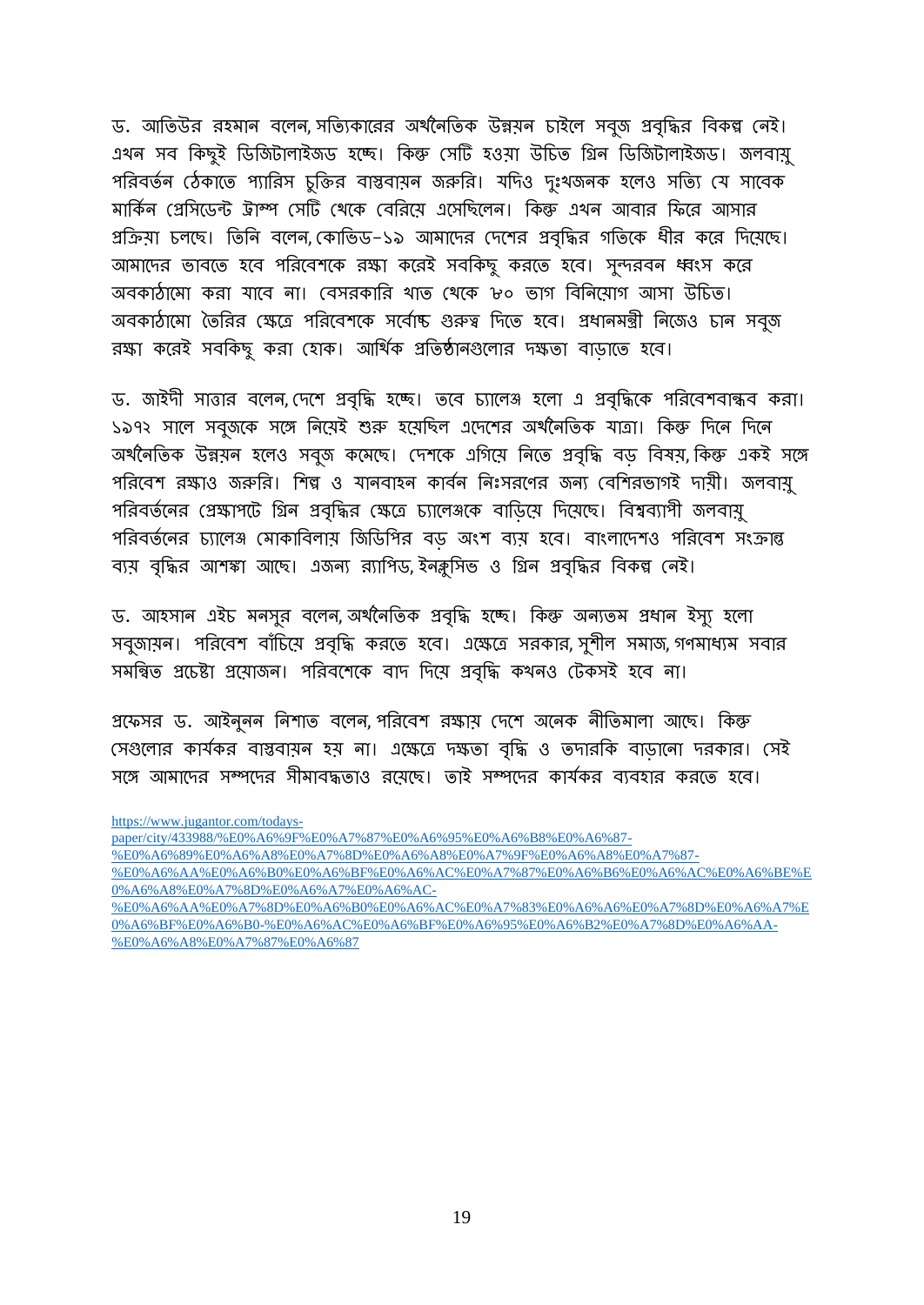

সমকাল প্রতিবেদক প্রর্াশ: ২১ জুন ২১ । ০০:০০



ঢাকায় শতকোটি টাকা মূল্যের অনেক বাডি যেমন আছে, তেমনি বাডিগুলোর আশপাশে জীবাণুবাহী মশাও আছে। শতকোটি টাকার বাডিগুলো দেশ এগিয়ে যাওয়ার ইঙ্গিত দেয়। আর মশাগুলো পেছনের সারিতে থাকার নির্দেশক। শুধু জিডিপি প্রবৃদ্ধির হিসাব দিয়ে উন্নয়ন বোঝালে হবে না। নাগরিকদের জীবন যাপনের সকল পর্যায়ে উন্নয়নের ছোঁয়া থাকতে হবে। পুরো উন্নয়ন প্রক্রিয়া হতে হবে পরিবেশবান্ধব। যেথানে পানি ও বায়ু দূষণ থাকবে না। বর্জ্য ব্যবস্থাপনার আধুনিক হতে হবে। এজন্য প্রয়োজনীয় বিনিয়োগ ও নীতি সহায়তা দিতে হবে সরকারকে। নতুবা উন্নয়ন দটর্সই হবে না।

বেসরকারি গবেষণা সংস্থা পলিসি রিসার্চ ইনস্টিটিউট (পিআরআই) আয়োজিত 'সবুজ বাংলাদেশ বিনির্মাণে ফেরা' শীর্ষক ওয়েবিনারে এমন মতামত তুলে ধরেন বক্তারা।

বাংলাদেশ ব্যাংকের সাবেক গভর্নর ড. আতিউর রহমান বলেন, বাংলাদেশে বড সমস্যা সমন্বয়ের অভাব। রাজস্ব নীতিতে তৈরি পোশাক থাতের গ্রিন ফ্যান্টরিকে সুবিধা দেওয়া হলেও চামড়া থাতে তা নেই। এদিকে বাংলাদেশ ব্যাংক ৫২ থাতে সবুজ অর্থায়ন করছে। তিনি বলেন, পরিবেশবান্ধব কার্যক্রম বাড়ানোর জন্য অর্থায়ন ও নীতিসহায়তা বাড়াতে হবে। এজন্য অর্থ মন্ত্রণালয়ে একটি বিশেষ সেল করা যেতে পারে যারা সব উদ্যোগের সমন্বয় করবে। তিনি গ্রিন ট্রান্সমিশন ফান্ড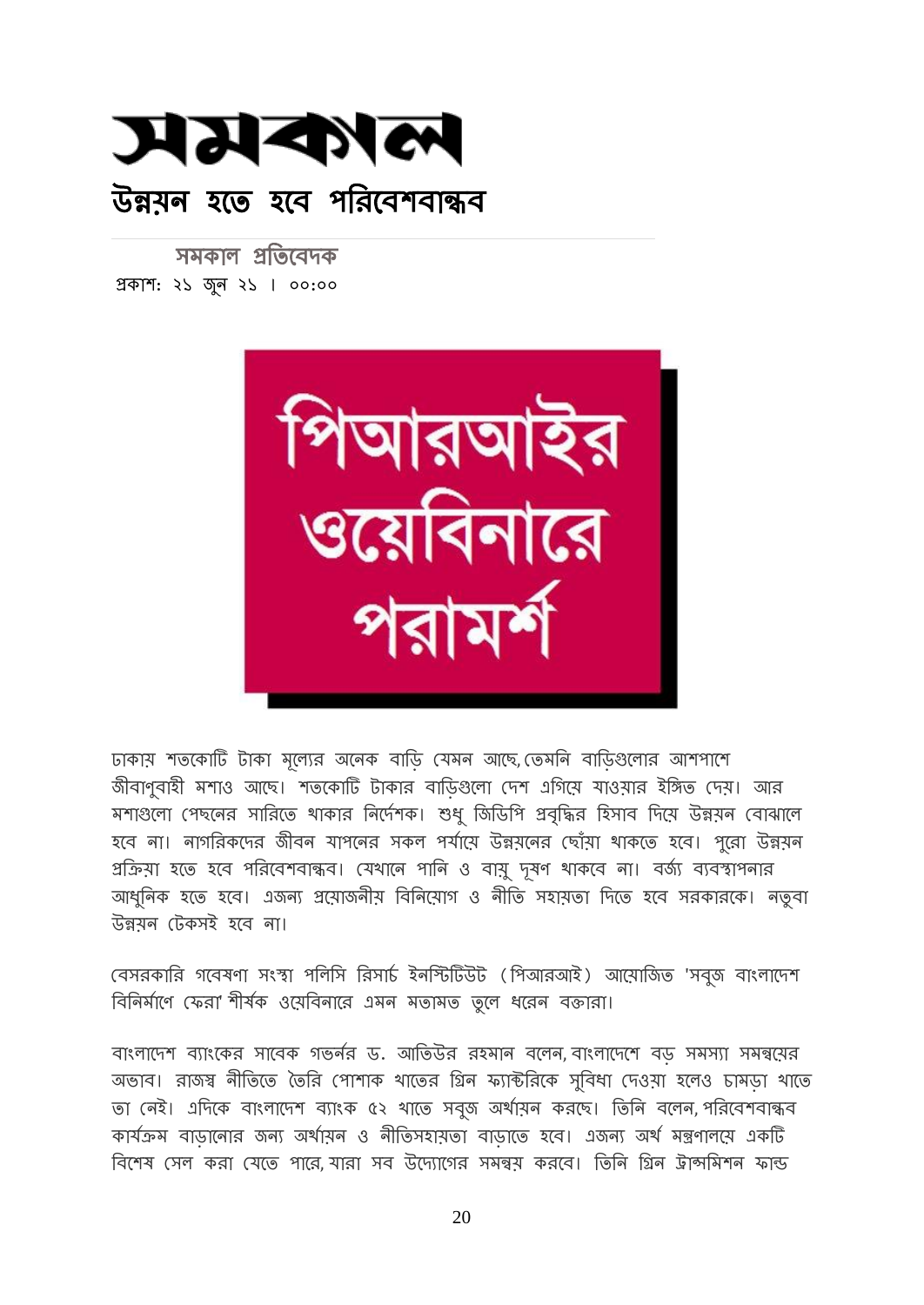থেকে অর্থায়ন আরও সহজ করার পরামর্শ দেন।

শিল্পের প্রযুক্তি নির্বাচনে আরও সতর্ক হওয়ার প্রয়োজন বলে মত দেন পানি ও পরিবেশ বিশেষজ্ঞ অধ্যাপক আইনুন নিশাত। তিনি বলেন, শুধ্ নদী ও গাছগাছালি রক্ষা মানেই পরিবেশ রক্ষা নয়। কম কার্বন নিঃসরণ প্রযুক্তি ব্যবহার, বর্জ্য ব্যবস্থাপনা ও পুনর্ব্যবহার এসব বিষয়ে স্থানীয় উদ্যোগ দরকার।

পিআরআইর নির্বাহী পরিচালক আহসান এইচ মনসুর বলেন, মানবসৃষ্ট অনেক কারণে পরিবেশের স্কতি হচ্ছে। কিন্তু মানুষ যাতে পরিবেশের ক্ষতি করতে না পারে সেজন্য অনেক আইন, বিধিবিধান রয়েছে। কিন্তু সেগুলো ঠিকমতো বাস্তবায়ন হচ্ছে না। তিনি বলেন, দেশ এগোচ্ছে। কিন্ধু অগ্রগতির মান ঠিক আছে কিনা ও তা টেকসই হচ্ছে কিনা তা নিযে প্রশ্ন রযেছে। ঢাকায অনেক বাডি আছে যার মূল্য শতকোটি টাকা বা তার বেশি। কিন্তু সেথানে মশা আছে। আছে অন্যান্য সমস্যা। এজন্য শুধু জিডিপির হিসাব দিয়ে উন্নয়ন বোঝালে হবে না, নাগরিক জীবনমান উন্নত র্িবত হবে।

বুয়েটের সাবেক শিক্ষক অধ্যাপক সারওয়ার জাহান বলেন, অনেক নীতিমালা থাকলেও সমন্বিত নগর উন্নয়ন নীতিমালা নেই। পরিবেশ রক্ষায় এ ধরনের নীতিমালা দরকার। গণপরিবহন ব্যবস্থা উন্নত করতে হবে।

শিল্পে পরিবেশবান্ধব প্রযুক্তি ব্যবহারের ওপর গুরুত্বারোপ করে অ্যাপেক্স ফুটওয়্যারের ব্যবস্থাপনা পরিচালক সৈয়দ নাসিম মঞ্জুর বলেন, এজন্য কর প্রণোদনাসহ অন্যান্য নীতি সহায়তা দরকার।

এইচ অ্যান্ড এমের কান্ড্রি ম্যানেজার জিয়াউর রহমান বলেন, পরিবেশবান্ধব মানে শুধু নবাযনযােগ্য জ্বালানির ব্যবহার নয়। কী পানি কতটা ব্যবহার করা যাবে, কোন ধরনের রাসায়নিক ব্যবহার যাবে বর্জ্য ব্যবস্থাপনা কেমন হবে এসব বিষয়ে নীতিমালা দরকার।

পিআরআইর চেয়ারম্যান ড, জায়েদি সাত্তারের সভাপতিত্বে অনুষ্ঠিত ওয়েবিনারে আরও বক্তব্য দেন পিআরআইর ভাইস চেয়ারম্যান ড. সাদিক আহমেদ বিসিএএসের নির্বাহী পরিচালক আতিক রহমান, গিআরআইর সিনিয়র ফেলো হাসান মঈনুদ্দিন, আইসিসিএডির উপপরিচালক মিজান আর খান প্রমুখ। এতে মূল প্রবন্ধ উপস্থাপন করেন বিশ্বব্যাংক গ্রুপের সিনিয়র পরিবেশ বিশেষজ্ঞ ইয়ুন জু উই।

[https://samakal.com/todays-print-edition/tp-industry](https://samakal.com/todays-print-edition/tp-industry-trade/article/2106105163/%E0%A6%89%E0%A6%A8%E0%A7%8D%E0%A6%A8%E0%A7%9F%E0%A6%A8-%E0%A6%B9%E0%A6%A4%E0%A7%87-%E0%A6%B9%E0%A6%AC%E0%A7%87-%E0%A6%AA%E0%A6%B0%E0%A6%BF%E0%A6%AC%E0%A7%87%E0%A6%B6%E0%A6%AC%E0%A6%BE%E0%A6%A8%E0%A7%8D%E0%A6%A7%E0%A6%AC)trade/article/[2106105163/%](https://samakal.com/todays-print-edition/tp-industry-trade/article/2106105163/%E0%A6%89%E0%A6%A8%E0%A7%8D%E0%A6%A8%E0%A7%9F%E0%A6%A8-%E0%A6%B9%E0%A6%A4%E0%A7%87-%E0%A6%B9%E0%A6%AC%E0%A7%87-%E0%A6%AA%E0%A6%B0%E0%A6%BF%E0%A6%AC%E0%A7%87%E0%A6%B6%E0%A6%AC%E0%A6%BE%E0%A6%A8%E0%A7%8D%E0%A6%A7%E0%A6%AC)E0%A6%89%E0%A6%A8%E0%A7%8D%E0%A6%A8%E0%A7%9F%E0%A6%A8- %E0%A6%B9%E0%A6%A4%E0%A[7%87-%](https://samakal.com/todays-print-edition/tp-industry-trade/article/2106105163/%E0%A6%89%E0%A6%A8%E0%A7%8D%E0%A6%A8%E0%A7%9F%E0%A6%A8-%E0%A6%B9%E0%A6%A4%E0%A7%87-%E0%A6%B9%E0%A6%AC%E0%A7%87-%E0%A6%AA%E0%A6%B0%E0%A6%BF%E0%A6%AC%E0%A7%87%E0%A6%B6%E0%A6%AC%E0%A6%BE%E0%A6%A8%E0%A7%8D%E0%A6%A7%E0%A6%AC)E0%A6%B9%E0%A6%AC%E0%A7%87- %E0%A6%AA%E0%A6%B0%E0%A6%BF%E0%A6%AC%E0%A[7%87%](https://samakal.com/todays-print-edition/tp-industry-trade/article/2106105163/%E0%A6%89%E0%A6%A8%E0%A7%8D%E0%A6%A8%E0%A7%9F%E0%A6%A8-%E0%A6%B9%E0%A6%A4%E0%A7%87-%E0%A6%B9%E0%A6%AC%E0%A7%87-%E0%A6%AA%E0%A6%B0%E0%A6%BF%E0%A6%AC%E0%A7%87%E0%A6%B6%E0%A6%AC%E0%A6%BE%E0%A6%A8%E0%A7%8D%E0%A6%A7%E0%A6%AC)E0%A6%B6%E0%A6%AC%E0%A6%BE%E0 %A6%A8%E0%A7%8[D%E](https://samakal.com/todays-print-edition/tp-industry-trade/article/2106105163/%E0%A6%89%E0%A6%A8%E0%A7%8D%E0%A6%A8%E0%A7%9F%E0%A6%A8-%E0%A6%B9%E0%A6%A4%E0%A7%87-%E0%A6%B9%E0%A6%AC%E0%A7%87-%E0%A6%AA%E0%A6%B0%E0%A6%BF%E0%A6%AC%E0%A7%87%E0%A6%B6%E0%A6%AC%E0%A6%BE%E0%A6%A8%E0%A7%8D%E0%A6%A7%E0%A6%AC)0%A6%A7%E0%A6%AC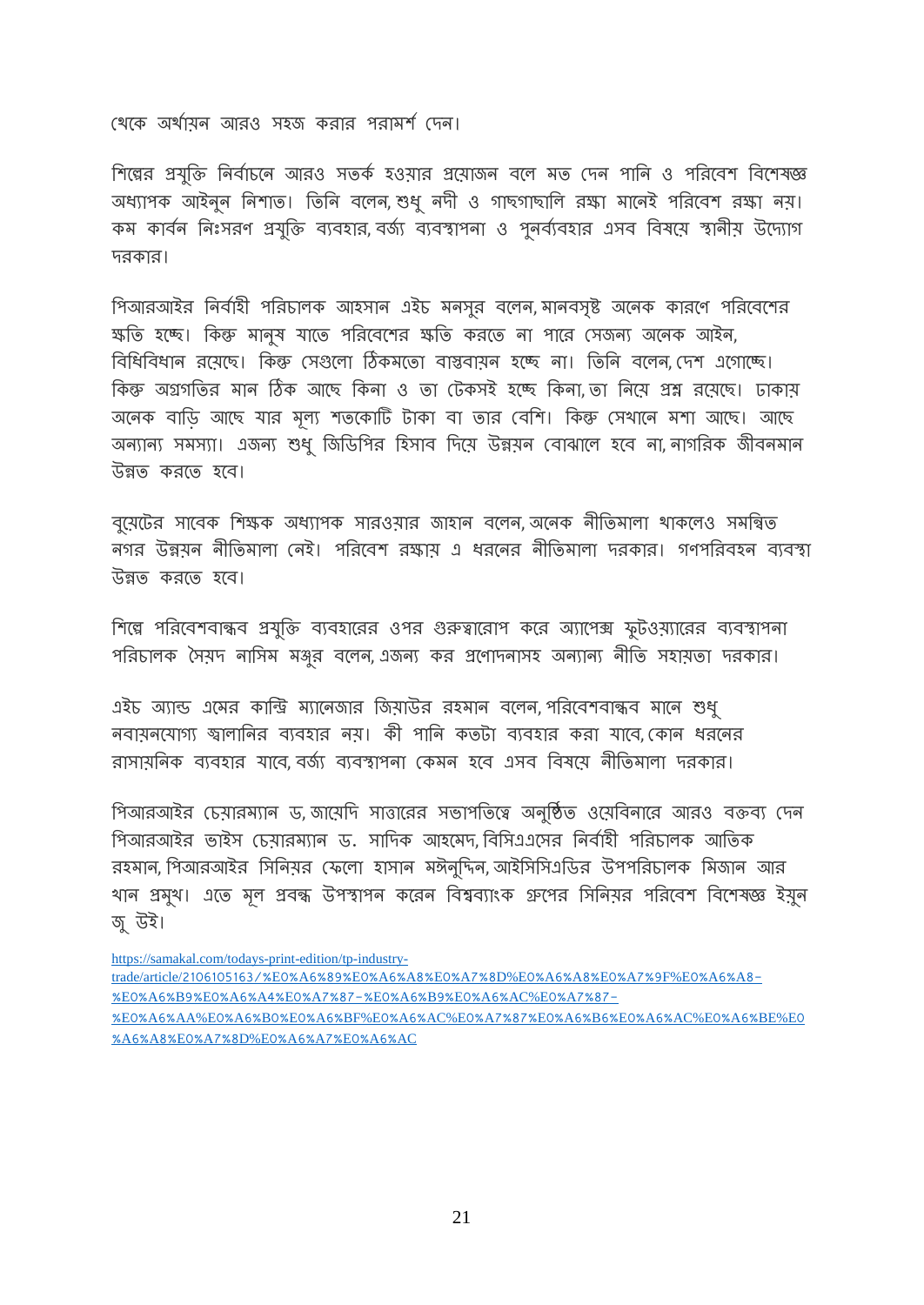#### तया फ्जिल

ওয়েবিনারে বিশেষজ্ঞরা

# প্রযুরিি েযেহাবি সতর্ক হবত হবে অর্থনৈতিক প্রতিবেদক ২১ জুন ২০২১, ০০:৪২

বাংলাদেশের উন্নয়নকে পরিবেশবান্ধব করে গড়ে তুলতে হবে। তবে এ জন্য প্রযুক্তির ব্যবহারে সতর্ক হতে হবে। উন্নত বিশ্বের প্রযুক্তি বাংলাদেশে ব্যবহার বাডানোর প্রয়োজন রয়েছে, এর পাশাপাশি নিজস্ব মডেল দাঁড় করাতে হবে বলে মন্তব্য করেছেন অর্থনীতিবিদ ও বিশিষ্টজনরা। তারা বলেন, উন্নয়নের জন্য আমাদের অনেক ভালো ভালো পরিকল্পনা রয়েছে। পঞ্চবার্ষিক পরিকল্পনা, শতবর্ষের ডেন্টা পরিকল্পনা, প্রেক্ষিত পরিকল্প রয়েছে। এ ছাড়া মুজিব ক্লাইমেট চেঞ্জ প্রসপারিটি প্লান হচ্ছে। কিন্তু বাস্তবায়নের সময় আমরা গতানুগতিক ধারায় এগোচ্ছি। 'বিল্ডিং ব্যাক এ গ্রিন বাংলাদেশ' শিরোনামে গতকাল আয়োজিত এক ভার্চুমাল আলোচনায় বক্তারা এ কথা বলেন। বিশ্বব্যাংক গ্রুপের সহায়তায় ভার্চুয়াল মাধ্যমে এই আলোচনার আয়োজন করে গবেষণা প্রতিষ্ঠান পলিসি রিসার্চ ইনস্টিটিউট অব বাংলাদেশ (পিআরআই)। প্রতিষ্ঠানের নির্বাহী পরিচালক ড. আহসান এইচ মনসুরের সঞ্চালনায় এতে বক্তব্য রাথেন পিআরআই চেয়ারম্যান ড. জায়েদি সাত্তার, তত্বাবধায়ক সরকারের সাবেক উপদেষ্টা অধ্যাপক ড. ম. তামিম, বাংলাদেশ ব্যাংকের সাবেক গভর্নর ড. আতিউর রহমান, ব্র্যাক বিশ্ববিদ্যালয়ের অধ্যাপক এমিরেটাস, অধ্যাপক ড. আইনুন নিশাত, পরিবেশবিদ ড. আতিক রহমান, পিআরআইয়ের ভাইস চেয়ারম্যান ড. সাদিক আহমেদ, এপেক্স ফুটওয়ার লিমিটেডের ব্যবস্থাপনা পরিচালক সৈয়দ নাসিম মঞ্জুর প্রমুখ। এতে মূল তুলে ধরেন বিশ্বব্যাংক গ্রুপের জ্যেষ্ঠ পরিবেশবিদ ইউন জো ই।

আহসান এইচ মনসুর বলেন, বাংলাদেশ উন্নয়ন করছে, আরো করবে। এই উন্নয়ন যাতে 'গ্রিন গ্রোখ' হয়, ভবিষ্যৎ প্রজন্মের জন্য পরিবেশবান্ধব হয় সেই প্রচেষ্টাও থাকতে হবে। বাংলাদেশ বিশ্বের চেয়ে থুব কম কার্বন তৈরি করছে এটি যেমন সত্যি, তেমনি ভবিষ্যতে কার্বন নিঃসরণ র্মাবত উন্নত রেবেি অরভজ্ঞতাও র্াবজ াগাবত হবে।

ড. আতিউর রহমান বলেন, সবুজ প্রবৃদ্ধির জন্য সবুজ বিনিয়োগ প্রয়োজন। ইতোমধ্যে দেশে আন্তর্জাতিক মানের পরিবেশবান্ধব কারখানা গড়ে উঠঘে। তবে সবুজ প্রকল্পে বিনিয়োগ অনেকটি স্বল্পমেয়াদি। এ জন্য স্বল্প সুদের দীর্ঘমেয়াদি তহবিল গড়ে তুলতে হবে। তা ঘাড়া সবুজ থাতে বিনিয়োগ নীতিমালা আরো সহজ করতে হবে।

22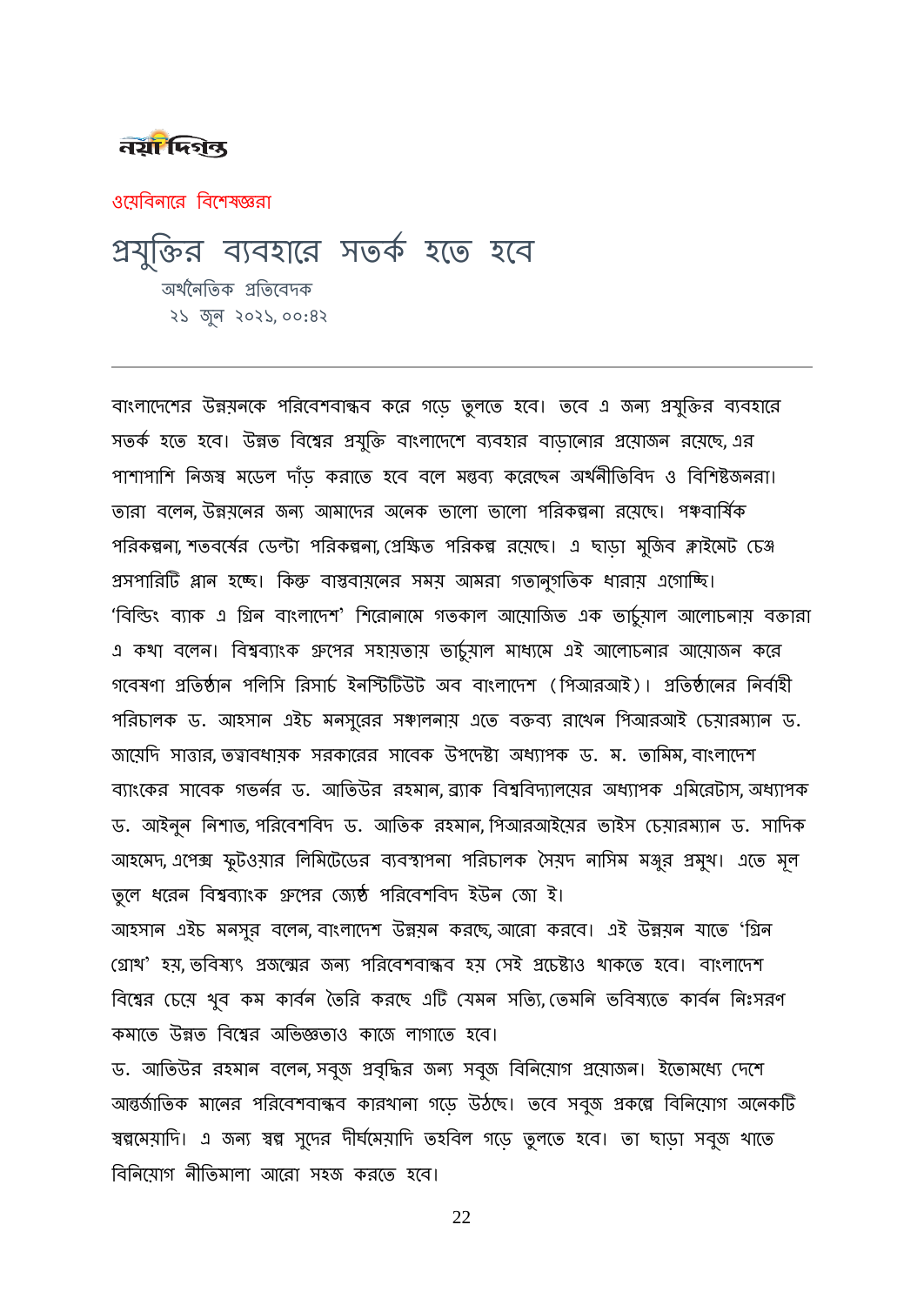অধ্যাপক ম তামিম বলেন, আমাদের গ্রিন গ্রোথের দিকে যেতে হবে। কিন্তু এই কার্যক্রমে প্রযুক্তি ব্যবহারের মডেল আমাদের সামনে নেই। কোরিয়ার মতো অনেক দেশ এ ক্ষেত্রে ভালো করছে, কিন্তু সেসব দেশের প্রযুক্তি আমাদের এথানকার উপযোগী কি না সেটিও দেখতে হবে। সবৃজ উন্নয়নের জন্য নিজস্ব মডেল দাঁড করাতে হবে।

ড. আইনুন নিশাত বলেন, উন্নয়নের জন্য আমাদের অনেক ভালো ভালো পরিকল্পনা রয়েছে। পঞ্চবার্ষিক পরিকল্পনা, শতবর্ষের ডেন্টা পরিকল্পনা, প্রেক্ষিত পরিকল্প রয়েছে। এ ছাডা মুজিব ক্লাইমেট চেঞ্জ প্রসপারিটি প্লান হচ্ছে। কিন্তু বাস্তবায়নের সময় আমরা গতানুগতিক ধারায় এগোচ্ছি। ডেন্টা পরিকল্পনায় ৮০টি অ্যাকশন প্লান রয়েছে, যার একটিও নতুন নয়। তিনি বলেন, আমি অনেক সরকারি আমলাকে দেখেছি যারা এত ভালো একটি পরিকল্পনার পৃষ্ঠাও উন্টিয়ে দেখেনি। উন্নয়নে আমাদের প্রযুক্তি ব্যবহার করতে হবে, কিন্তু এই প্রযুক্তি ব্যবহারে সাবধান হতে হবে।

[https://www.dailynayadiganta.com/last-](https://www.dailynayadiganta.com/last-page/589579/%E0%A6%AA%E0%A7%8D%E0%A6%B0%E0%A6%AF%E0%A7%81%E0%A6%95%E0%A7%8D%E0%A6%A4%E0%A6%BF%E0%A6%B0-%E0%A6%AC%E0%A7%8D%E0%A6%AF%E0%A6%AC%E0%A6%B9%E0%A6%BE%E0%A6%B0%E0%A7%87-%E0%A6%B8%E0%A6%A4%E0%A6%B0%E0%A7%8D%E0%A6%95-%E0%A6%B9%E0%A6%A4%E0%A7%87-%E0%A6%B9%E0%A6%AC%E0%A7%87)

[page/589579/%E0%A6%AA%E0%A7%8D%E0%A6%B0%E0%A6%AF%E0%A](https://www.dailynayadiganta.com/last-page/589579/%E0%A6%AA%E0%A7%8D%E0%A6%B0%E0%A6%AF%E0%A7%81%E0%A6%95%E0%A7%8D%E0%A6%A4%E0%A6%BF%E0%A6%B0-%E0%A6%AC%E0%A7%8D%E0%A6%AF%E0%A6%AC%E0%A6%B9%E0%A6%BE%E0%A6%B0%E0%A7%87-%E0%A6%B8%E0%A6%A4%E0%A6%B0%E0%A7%8D%E0%A6%95-%E0%A6%B9%E0%A6%A4%E0%A7%87-%E0%A6%B9%E0%A6%AC%E0%A7%87) [7%81%E0%A6%95%E0%A7%8D%E0%A6%A4%E0%A6%BF%E0%A6%B0-](https://www.dailynayadiganta.com/last-page/589579/%E0%A6%AA%E0%A7%8D%E0%A6%B0%E0%A6%AF%E0%A7%81%E0%A6%95%E0%A7%8D%E0%A6%A4%E0%A6%BF%E0%A6%B0-%E0%A6%AC%E0%A7%8D%E0%A6%AF%E0%A6%AC%E0%A6%B9%E0%A6%BE%E0%A6%B0%E0%A7%87-%E0%A6%B8%E0%A6%A4%E0%A6%B0%E0%A7%8D%E0%A6%95-%E0%A6%B9%E0%A6%A4%E0%A7%87-%E0%A6%B9%E0%A6%AC%E0%A7%87) [%E0%A6%AC%E0%A7%8D%E0%A6%AF%E0%A6%AC%E0%A6%B9%E0%A](https://www.dailynayadiganta.com/last-page/589579/%E0%A6%AA%E0%A7%8D%E0%A6%B0%E0%A6%AF%E0%A7%81%E0%A6%95%E0%A7%8D%E0%A6%A4%E0%A6%BF%E0%A6%B0-%E0%A6%AC%E0%A7%8D%E0%A6%AF%E0%A6%AC%E0%A6%B9%E0%A6%BE%E0%A6%B0%E0%A7%87-%E0%A6%B8%E0%A6%A4%E0%A6%B0%E0%A7%8D%E0%A6%95-%E0%A6%B9%E0%A6%A4%E0%A7%87-%E0%A6%B9%E0%A6%AC%E0%A7%87) [6%BE%E0%A6%B0%E0%A7%87-](https://www.dailynayadiganta.com/last-page/589579/%E0%A6%AA%E0%A7%8D%E0%A6%B0%E0%A6%AF%E0%A7%81%E0%A6%95%E0%A7%8D%E0%A6%A4%E0%A6%BF%E0%A6%B0-%E0%A6%AC%E0%A7%8D%E0%A6%AF%E0%A6%AC%E0%A6%B9%E0%A6%BE%E0%A6%B0%E0%A7%87-%E0%A6%B8%E0%A6%A4%E0%A6%B0%E0%A7%8D%E0%A6%95-%E0%A6%B9%E0%A6%A4%E0%A7%87-%E0%A6%B9%E0%A6%AC%E0%A7%87) [%E0%A6%B8%E0%A6%A4%E0%A6%B0%E0%A7%8D%E0%A6%95-](https://www.dailynayadiganta.com/last-page/589579/%E0%A6%AA%E0%A7%8D%E0%A6%B0%E0%A6%AF%E0%A7%81%E0%A6%95%E0%A7%8D%E0%A6%A4%E0%A6%BF%E0%A6%B0-%E0%A6%AC%E0%A7%8D%E0%A6%AF%E0%A6%AC%E0%A6%B9%E0%A6%BE%E0%A6%B0%E0%A7%87-%E0%A6%B8%E0%A6%A4%E0%A6%B0%E0%A7%8D%E0%A6%95-%E0%A6%B9%E0%A6%A4%E0%A7%87-%E0%A6%B9%E0%A6%AC%E0%A7%87)

[%E0%A6%B9%E0%A6%A4%E0%A7%87-](https://www.dailynayadiganta.com/last-page/589579/%E0%A6%AA%E0%A7%8D%E0%A6%B0%E0%A6%AF%E0%A7%81%E0%A6%95%E0%A7%8D%E0%A6%A4%E0%A6%BF%E0%A6%B0-%E0%A6%AC%E0%A7%8D%E0%A6%AF%E0%A6%AC%E0%A6%B9%E0%A6%BE%E0%A6%B0%E0%A7%87-%E0%A6%B8%E0%A6%A4%E0%A6%B0%E0%A7%8D%E0%A6%95-%E0%A6%B9%E0%A6%A4%E0%A7%87-%E0%A6%B9%E0%A6%AC%E0%A7%87) [%E0%A6%B9%E0%A6%AC%E0%A7%87](https://www.dailynayadiganta.com/last-page/589579/%E0%A6%AA%E0%A7%8D%E0%A6%B0%E0%A6%AF%E0%A7%81%E0%A6%95%E0%A7%8D%E0%A6%A4%E0%A6%BF%E0%A6%B0-%E0%A6%AC%E0%A7%8D%E0%A6%AF%E0%A6%AC%E0%A6%B9%E0%A6%BE%E0%A6%B0%E0%A7%87-%E0%A6%B8%E0%A6%A4%E0%A6%B0%E0%A7%8D%E0%A6%95-%E0%A6%B9%E0%A6%A4%E0%A7%87-%E0%A6%B9%E0%A6%AC%E0%A7%87)



# সবুজ উন্নয়ন: এগুতে হবে বাস্তবসম্মত পরিকল্পনা নিয়ে

২০ জুন, ২০২১ ২২:২৭

রোববার পলিসি রিসার্চ ইনস্টিটিউট (পিআরআই) ও বিশ্বব্যাংক আয়োজিত 'বিল্ড ব্যাক গ্রিনার' শীর্ষক ভার্চ্য়াল আলোচনা সভায় বক্তারা এ কথা বলেন।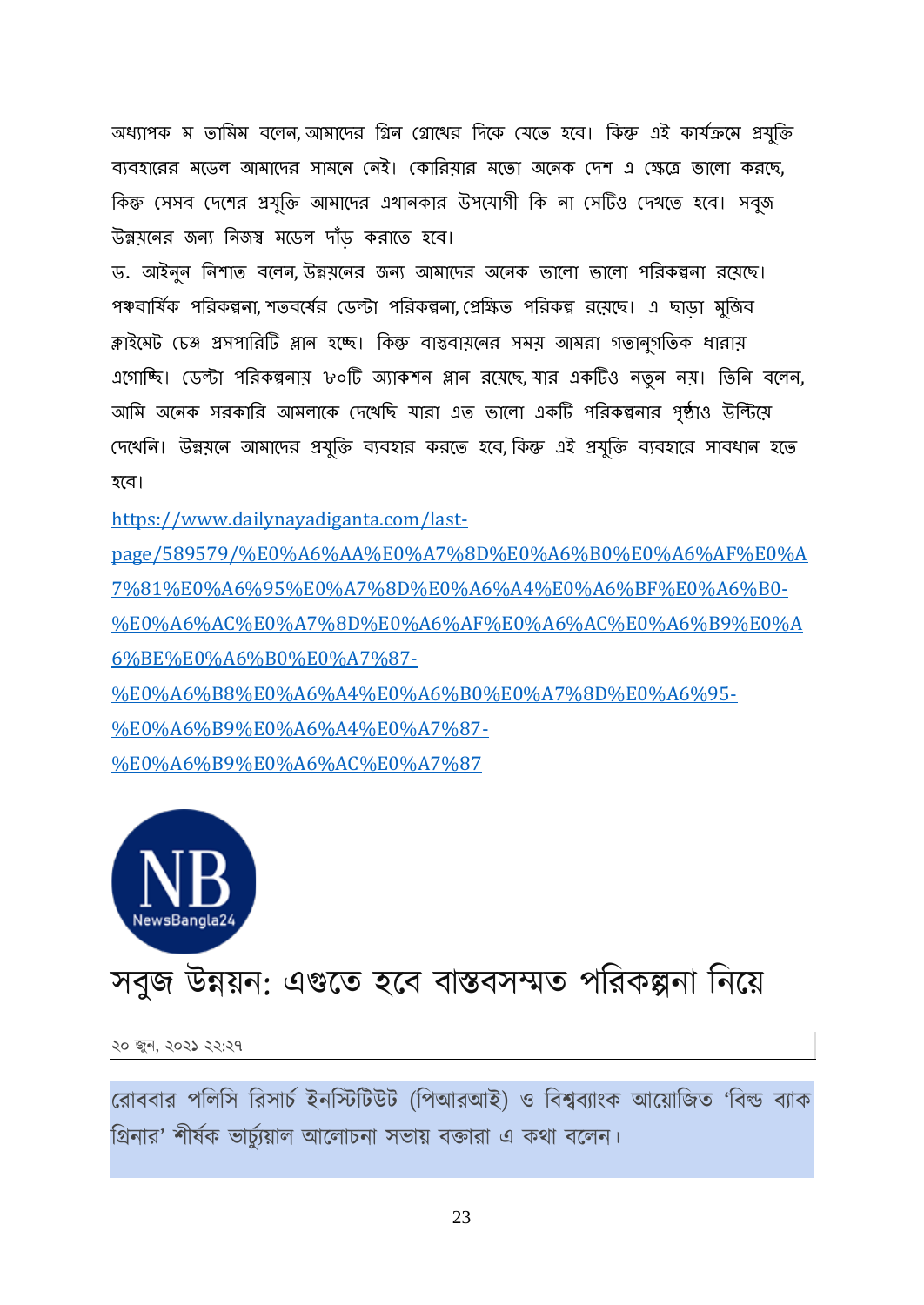সবুজ উন্নয়নের পথে বাংলাদেশ অনেকগুলো পরিকল্পনা করেছে। সরকারের পাশাপাশি বেসরকারি খাতকে এই উন্নয়নের পথে এগিয়ে আসতে হবে। এসব পরিকল্পনা-উদ্যোগকে বাস্তবসম্মত করতে না পারলে টেকসই উন্নয়ন লক্ষ্যমাত্রা (এসডিজি) পূরণ করা কঠিন হয়ে যাবে। তৈরি পোশাক খাতকে যেভাবে সবুজ উন্নয়নের জন্য সহযোগিতা দেয়া হয়, চামড়াশিল্প খাতে সেভাবে দেয়া হয় না। ফলে বাস্তবায়ন সম্ভব, এমন পরিকল্পনা নিয়ে সামনে এগুতে হবে।

রোববার পলিসি রিসার্চ ইনস্টিটিউট (পিআরআই) ও বিশ্বব্যাংক আয়োজিত 'বিল্ড ব্যাক গ্রিনার' শীর্ষক ভার্চ্য়াল আলোচনা সভায় বক্তারা এসব কথা বলেন।

অনুষ্ঠানে মূল প্রবন্ধ তুলে ধরেন বিশ্বব্যাংক গ্রুপের জেষ্ঠ পরিবেশ অর্থনীতিবিদ ইউন জো ওআইই। সঞ্চালনা করেন পিআরআই চেয়ারম্যান জায়েদি সাত্তার ও নির্বাহী পরিচালক আহসান এইচ মনসুর।

মূল প্রবন্ধে ইউন জো ওআইই বলেন, বিশ্বের অনেক উন্নত দেশ সবুজ উন্নয়নের পথে এগিয়ে যাচ্ছে। উন্নত দেশের মতো দক্ষিণ কোরিয়াও সবুজ উন্নয়নের পথে এগোচ্ছে। সেখানে সরকারের সবুজ উন্নয়ন নীতির বাস্তবায়নে বেসরকারি খাত গুরুত্বপূর্ণ ভূমিকা পালন করছে। এ জন্য বাংলাদেশেও সরকারের পাশাপাশি সবুজ উন্নয়নে বেসরকারি খাতকে এগিয়ে আসতে হবে।

বাংলাদেশ ব্যাংকের সাবেক গর্ভনর ড. আতিউর রহমান বলেন, 'সবুজ উন্নয়ন পরিকল্পনায় অর্থায়নের বিষয়টি গুরুত্ব দিতে হবে। সেচ, জ্বালানিসহ বিভিন্ন খাতে বাংলাদেশ ব্যাংকের মাধ্যমে অর্থায়ন করা হয়েছে। অন্যান্য খাতকেও সবুজ পথে এগোতে হবে। আমরা তৈরি পোশাক খাতকে যেভাবে সবুজ উন্নয়নের জন্য সহযোগিতা দিই, চামড়াশিল্প খাতে সেভাবে দিই না। এজন্য কীভাবে অর্থায়ন সম্ভব রস রবর্য়রি স্পষ্ট কিতে হতব।'

সাবেক তত্ত্বাবধায়ক সরকারের উপদেষ্টা মোহাম্মদ তামিম বলেন, জ্বালানি খাতকে কম কার্বন নিঃসরণের পথে এগোনোর কথা বলা হচ্ছে। তবে নবায়নযোগ্য জ্বালানির জন্য যে বাড়তি ব্যয় করতে হবে, তা জোগান দেয়ার মতো আর্থিক সামর্থ্য আমাদের আছে কি না, সেটি বিবেচনা করতে হবে।

প্যারিস জলবায়ু চুক্তির প্রসঙ্গ টেনে বাংলাদেশ সেন্টার ফর অ্যাডভান্স স্টাডিজের (বিসিএএস) নির্বাহী পরিচালক আতিক রহমান বলেন, 'বাংলাদেশ ওই চুক্তি বাস্তবায়নের ক্ষেত্রে কীভাবে এগোবে, তার একটি আর্থিক ও বাস্তবায়নযোগ্য পরিকল্পনা দরকার।'

বাংলাদেশ পরিবেশবান্ধব উন্নয়নের অনেক পরিকল্পনা করেছে উল্লেখ করে ব্র্যাক বিশ্ববিদ্যালয়ের ইমেরিটাস অধ্যাপক আইনুন নিশাত বলেন, 'ইতিমধ্যে বাংলাদেশ সবুজ উন্নয়ন পরিকল্পনার অংশ হিসেবে জাতিসংঘের কাছে কার্বন নিঃসরণ কমানোর পরিকল্পনা জমা দিয়েছে।

24